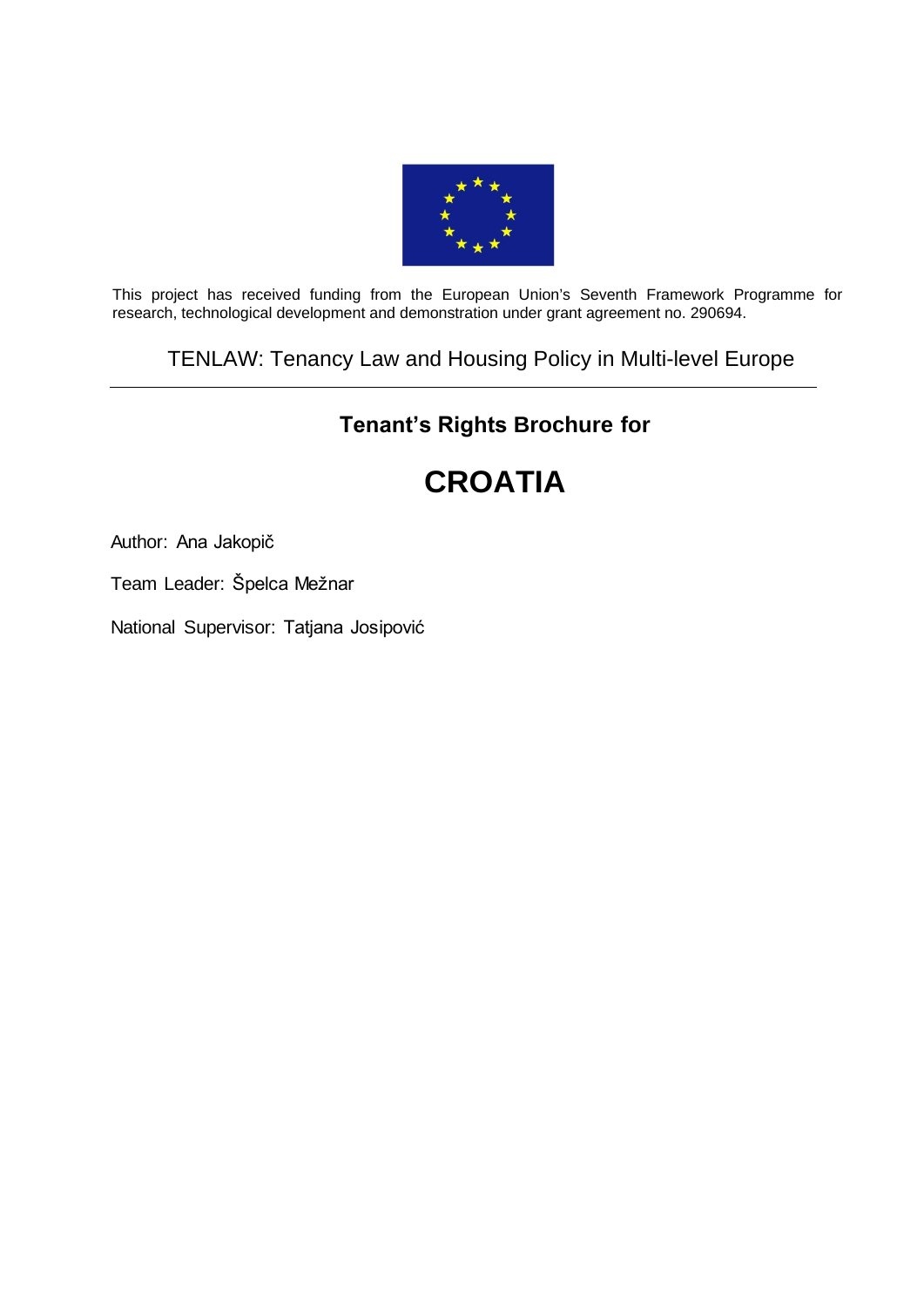# **II. Tenant's Rights Brochure Questionnaire**

**(max ca. 20-30 pages per country)**

#### **Summary of Contents**

- **1. Introductory information**
- **2. Looking for a place to live**
	- **2.1. Rights of the prospective tenant**
	- **2.2. The rental agreement**
- **3. During the tenancy**
	- **3.1. Tenant's rights**
	- **3.2. Landlord's rights**
- **4. Ending the tenancy**
	- **4.1. Termination by the tenant**
	- **4.2. Termination by the landlord**
	- **4.3. Return of the deposit**
	- **4.4. Adjudicating a dispute**
- **5. Additional information**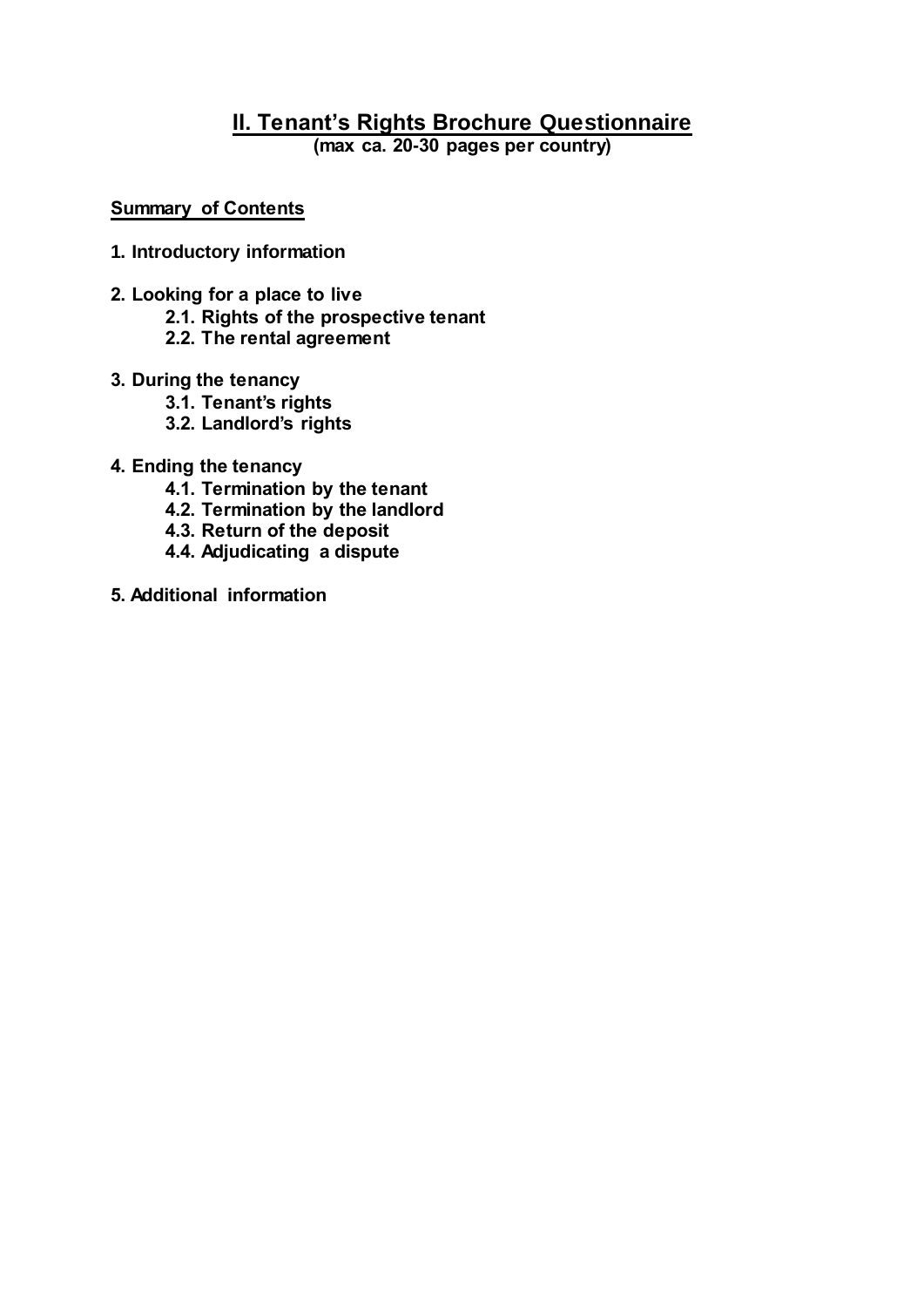## **1. Introductory information**

#### **Give a very brief introduction on the national rental market (MAX 2 Pages)**

Croatian national rental market is still strongly marked by the consequences of privatisation and the restitution processes that took place in the 90s, after the country gained its independence from the former Socialistic Federal Republic of Yugoslavia in 1990. Due to these two processes Croatia became a country of private housing owners (living in their own apartments and houses), dominating the housing market. This group reaches a staggering 89.4% of all the housing tenures types (Census  $2011$ <sup>T</sup>. Group of tenants renting on private market is still relatively small, presenting around 5.4% of the market. Social tenure is even smaller and presents only 1.2 % to 2 % of the housing market<sup>2</sup>. Social housing units are predominantly owned by Local authorities while the government determines the level of rent. The protected or social rent is very low, amounting to 2.61 HRK/m2 (0.35 EUR/m<sup>2</sup>)<sup>3</sup>.

A recent research<sup>4</sup> focused on the comparison between the rent level for private rental housing, social rental housing and public rental housing (housing intended for young families with small children, offered by Local authorities) in location Novi Jelkovec, Zagreb:

| Size of flat in m2                | Up to $60$    | 80            | 100           |
|-----------------------------------|---------------|---------------|---------------|
| Rent on the free<br>market in EUR | 378 per month | 513 per month | 757 per month |
| Rent of public<br>housing in EUR  | 199 per month | 253 per month | 283 per month |
| Rent of social<br>housing in EUR  | 29 per month  | 38 per month  | 48 per month  |

## o **Current supply and demand situation**

Currently, lack of social housing is still one of the main features of the Croatian housing market.

Supply on private rental market seems to be sufficient.

Problems occur only in coastal area (Istria and Dalmatia) where landlords are reluctant to conclude tenancy contracts for durations that include summer period, since in this period the landlords prefer to rent the apartments to tourists.

<sup>1</sup> <sup>1</sup>See:<www.dzs.hr/>, Popis stanovništva 2011, 5 January 2014.

<sup>2</sup>P. Sunega and G. Bežovan, 'Regional differences' 10.

<sup>3</sup> 1 HRK=7.571771 EUR on 14 January 2013, <http://www.hnb.hr/tecajn/htecajn.htm> , 14 January 2013.

<sup>4</sup>Baturina, Bežovan & Matančević, *'*Welfare inovations at the local level in favor of cohesion, City report: Zagreb*'*, 26.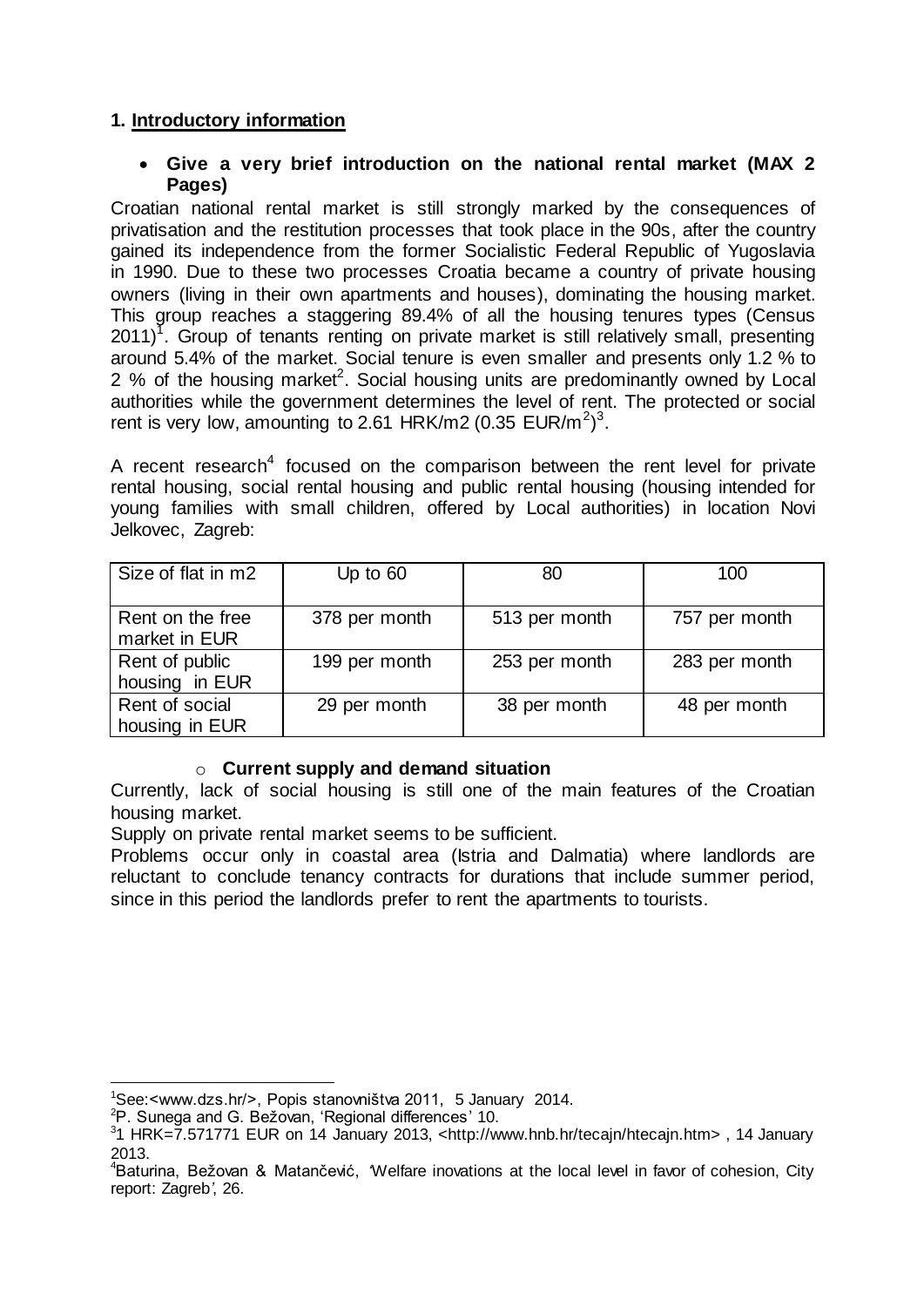#### o **Main current problems of the national rental market from the perspective of tenants**

- Affordability of private rentals; high prices and low legal protection (in practice)

Legal uncertainty and lack of effective legal remedy due to long court procedures

Lack of alternative dispute resolution forums or courts specialized for tenancy cases

- Tenancy contracts concluded orally (not in writing) leading to several problems for the tenant (impossibility to be awarded social transfers intended for subsidizing rent and heating costs)

- Impossibility to register at the address in cases of no written contract

No tenant associations offering quality legal advice

## o **Significance of different forms of rental tenure**

Because in practice the private rental housing market in Croatia is uncontrolled and its biggest part is the 'black market', there is no accurate data on the overall size of this market and the supply and demand.<sup>5</sup>

However, it can be said that private renting (still) represents a significantly bigger portion of the rental market than the social and public renting offered by Local municipalities, Towns (social and public housing) and the State (POS rent-to buy scheme).

## **•** Private renting

The estimation is that the overall number of households that are renting housing units on private market is around 120,000 (30,000 in Zagreb, 20,000 in Split).<sup>6</sup> This corresponds to the number estimated by the professionals from the Bureau of Statistics.

## **"Housing with a public task" (e.g. dwellings offered by housing associations, public bodies etc)**

Social housing is governed by special Rules adopted by the Local authorities offering social apartments. Usually the Local authorities issue a public tender governing the selection process. Rules governing social rentals are issued at the same time. The level of rent is fixed (protected rent); in accordance with Article 7 and 8 of Lease of Flats Act determined by the Croatian Government's Decree.

In 2009, public rental programs have been offered for the first time. Through these programmes some local authorities (mostly bigger cities<sup>7</sup>) are starting to rent out municipal housing to families/households that are not eligible for the housing with protected rent, but do not have the means to rent on private market. Public rents are higher than social (protected) rents and lower than private rents.

According to the available data the rent of public renting in the City of Zagreb monthly amounts to:

(1) 80 EUR + 2.00 EUR/m<sup>2</sup> for the dwelling up to 59,99 m<sup>2</sup>;

 $\overline{a}$ <sup>5</sup>See: 'Studija tržišta nekretnina u Republici Hrvatskoj' Ministarstvo pravosuđa, 100.

<sup>6</sup>See:[<www.udruga-pragma.hr/index.php?option=com\\_content&view=article&id=112%3Apitanja](http://www.udruga-pragma.hr/index.php?option=com_content&view=article&id=112%3Apitanja-stanara&catid=44%3Astanovanje&Itemid=202&lang=hr)[stanara&catid=44%3Astanovanje&Itemid=202&lang=h](http://www.udruga-pragma.hr/index.php?option=com_content&view=article&id=112%3Apitanja-stanara&catid=44%3Astanovanje&Itemid=202&lang=hr)r> 26 November 2012.

 $7$ This program has been first introduced by the City of Zagreb in the 2009. See the Decision on the lease of public housing from 26.02.2012, < www.zagreb.hr/default.aspx?id=12296>. The basic for this program is set in the Social policy program of the City of Zagreb for 2009 – 2012 (Program socijalne politike Grada Zagreba od 2009. do 2012.). The Program planned to allocate 600 housing units for public renting on the site Sopnica - Jelkovec.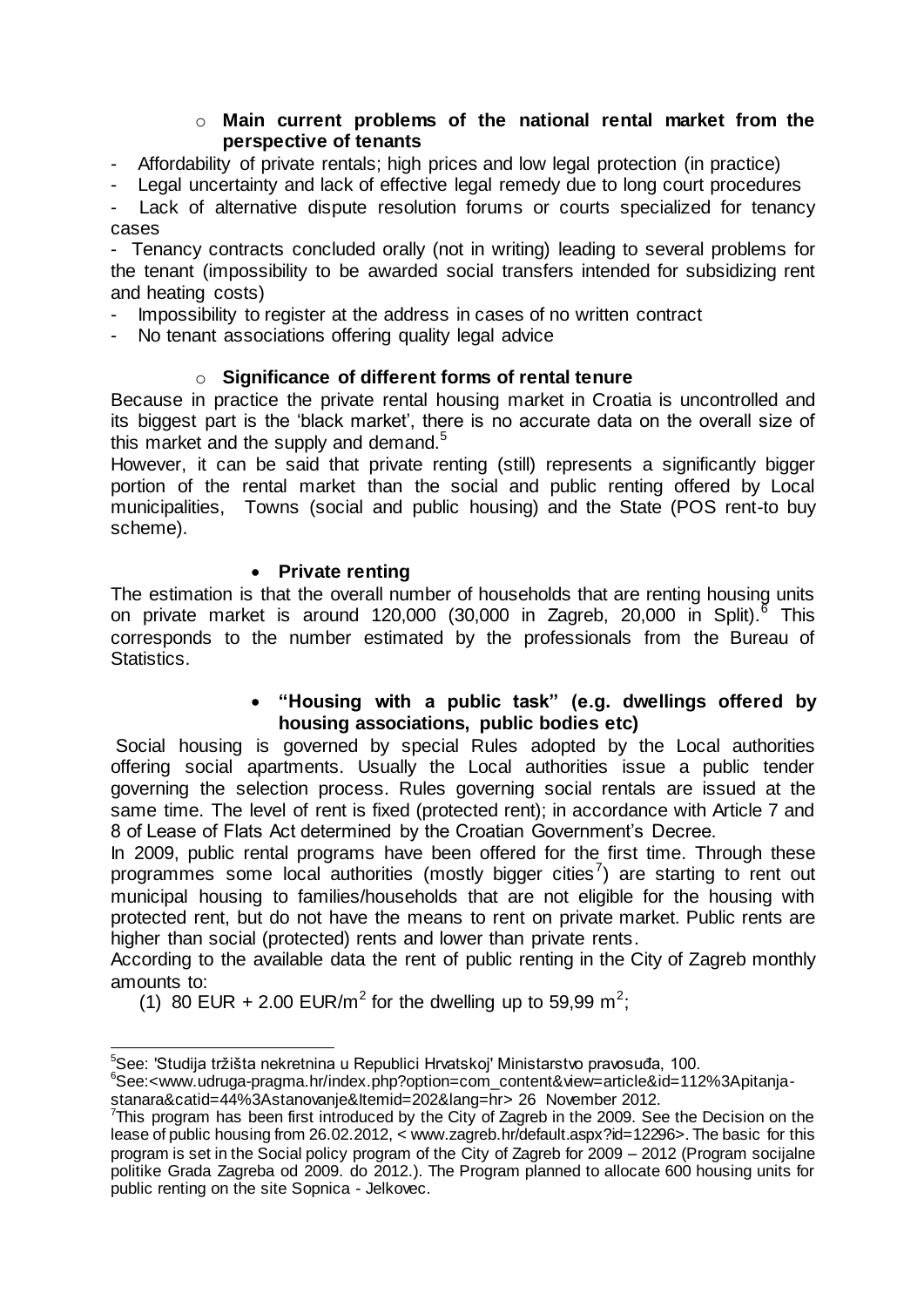- (2) 115 EUR + 1.75 EUR/  $m^2$  for the dwelling from 60-99,99  $m^2$ ; and
- (3) 135 EUR + 1.50 EUR/  $m^2$  for the dwelling from 100  $m^2$  and larger<sup>8</sup>.

The most recent development in the rental sector has been the introduction of rentto-buy scheme under the POS Programme. In accordance with the Art 24 of the Publicly Subsidised Residential Construction Act (*Zakon o društveno poticajnoj*  stanogradnji<sup>9</sup>) - also called Publicly Subsidised Residential Construction Program (POS programme), the Agency for Transactions and Mediation in Immovable Properties (*Agencija za pravni promet i posredovanje nekretninama)* passed a new scheme. According to the programme the apartments that were not sold in the POS programme, are offered for rental. The programme is very successful, since all the apartments have been rented before the  $15<sup>th</sup>$  of August 2013. the Agency is gathering information on citizens' interest in new similar programmes<sup>10</sup>. A form can be found on their internet page: www.apn.hr.

#### o **Some general recommendations to foreigners on how to find a rental home (including any specificities with respect to the position of foreigners on the national rental market)**

Landlords in possession of available market rental dwellings usually submit their advertisement in the local newspapers, to the internet sites specialized for renting and selling of dwellings, through family and friends. Therefore the tenant is advised to use these options. Finding an apartment trough Rental agency is also a viable alternative, especially in cases of renting a high end apartment.

According to data gathered in Survey on renting<sup>11</sup>, 46% of the interviewed tenants found the rented dwelling through advertisements in newspapers, 43 % through family and friends, 28 % on internet sites and only 7% with a help of real estate agencies (more than one answer to the question could be given). 49% of landlords found their tenants through family and friends, 43% on the internet and in the newspaper ads, and 14% from real estate agencies (more than one answer to the question could be given).

## o **Main problems and "traps" (circa 5) in tenancy law from the perspective of tenants**

- contracts not concluded in writing

- Tenancy contract concluded with notary eviction form

- Renting from a person that is not the Landlord (checks in the Land registry are necessary)

- Payment of rent in advance for 6 months or more

- Renting in coastal area; landlords excluding possibility to rent during the summer time

<sup>9</sup>Official Gazette of RC, No. 109/01, 82/04, 76/07, 38/09, 86/12.

 $\overline{a}$ 

<sup>8</sup>See: *' Na t j e č a j za davanje u najam javno najamnih stanova u naselju Sopnica-Jelkovec'* from 12.09.2012, available at <www.zagreb.hr/UserDocsImages/stanovi/Natjecaj%20- %20javno%20najamni.pdf>,26 November 2012.

<sup>&</sup>lt;sup>10</sup> See: www.apn.hr.

<sup>&</sup>lt;sup>11</sup>Istraživanje o iznajmljivanju nekretnina, 12:

http://www.centarnekretnina.net/download/istrazivanja/2009/01 Istrazivanje\_o\_iznajmljivanju.pdf.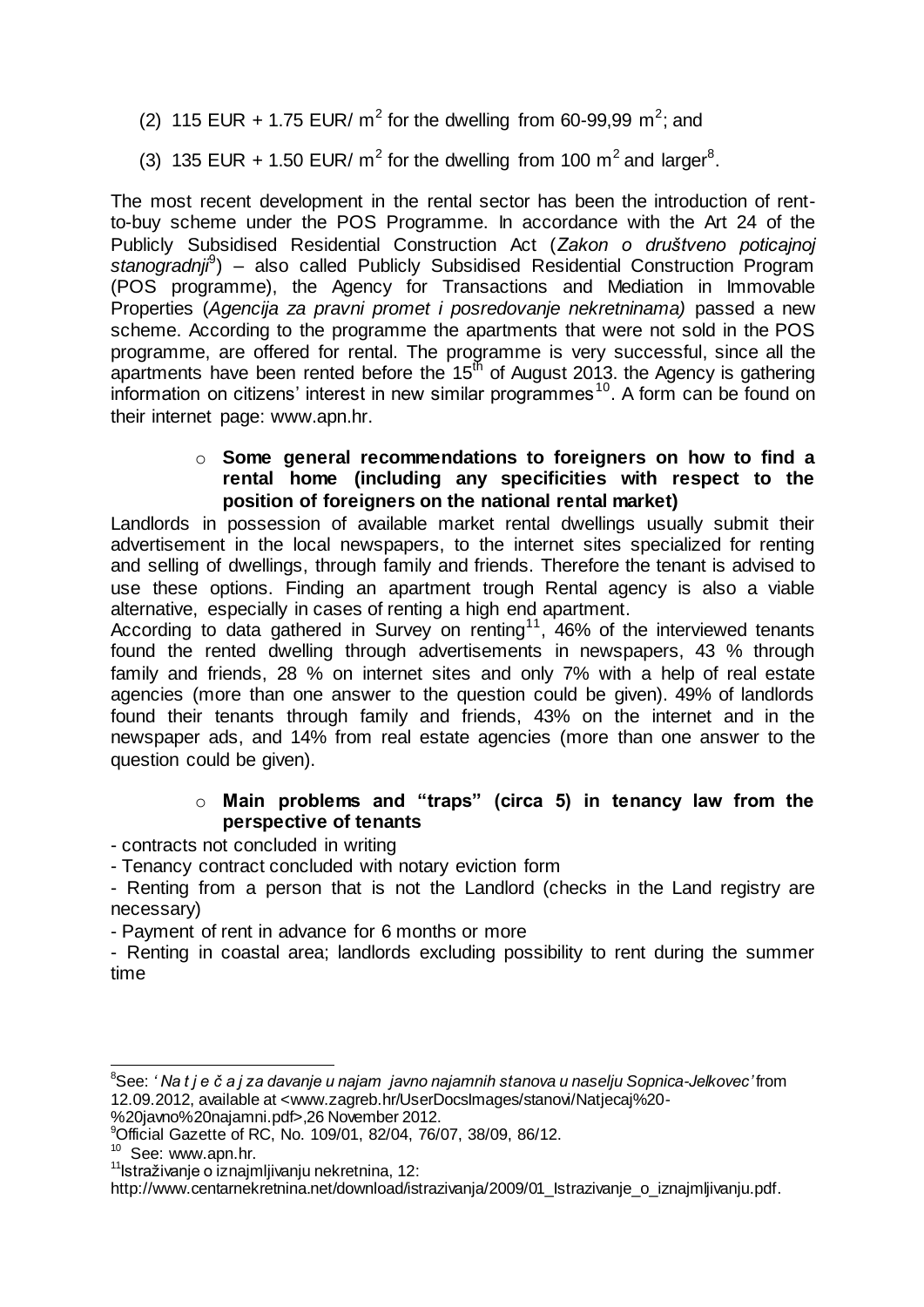**Compile a very brief section of "***Important legal terms related to tenancy law***" by quoting their original in the national language (MAX 1 Page; if relevant, e.g. for States using Cyrillic characters, please add a transliterated Latin character version of these terms)** 

| <b>Croatian</b>                                                  | <b>Translation to English</b>                           |  |
|------------------------------------------------------------------|---------------------------------------------------------|--|
| Ugovor o najmu                                                   | Tenancy (lease) contract                                |  |
| Zakon o najmu stanova                                            | Lease of Flats Act                                      |  |
| Zakon o obveznim odnosima                                        | <b>Civil Obligations Act</b>                            |  |
| Ugovor u pisnom obliku                                           | Contract in writing                                     |  |
| Bitni sastojci ugovora o najmu                                   | Essential elements of tenancy contract                  |  |
| Javnobilježnička potvrda                                         | Notary stamp                                            |  |
| Najam stana                                                      | Lease of an apartment                                   |  |
| Najam kuće                                                       | Lease of a house                                        |  |
| Podnajam                                                         | Sublease                                                |  |
| Najamnina                                                        | Rent                                                    |  |
| Zaštićena najamnina                                              | Protected or social rent                                |  |
| Najmodavac                                                       | Landlord                                                |  |
| Vlastnik stana                                                   | Owner of the apartment                                  |  |
| Najmoprimac                                                      | Tenant                                                  |  |
| Socialni stan                                                    | Social housing                                          |  |
| Registracija kod porezne uprave i jedinice<br>lokalne samouprave | Registration with the Tax office and Local<br>Authority |  |
| Porez                                                            | Tax                                                     |  |
| Najam na određeno doba                                           | Tenancy contract limited in time                        |  |
| Najam na neodređeno doba                                         | Open ended tenancy contract                             |  |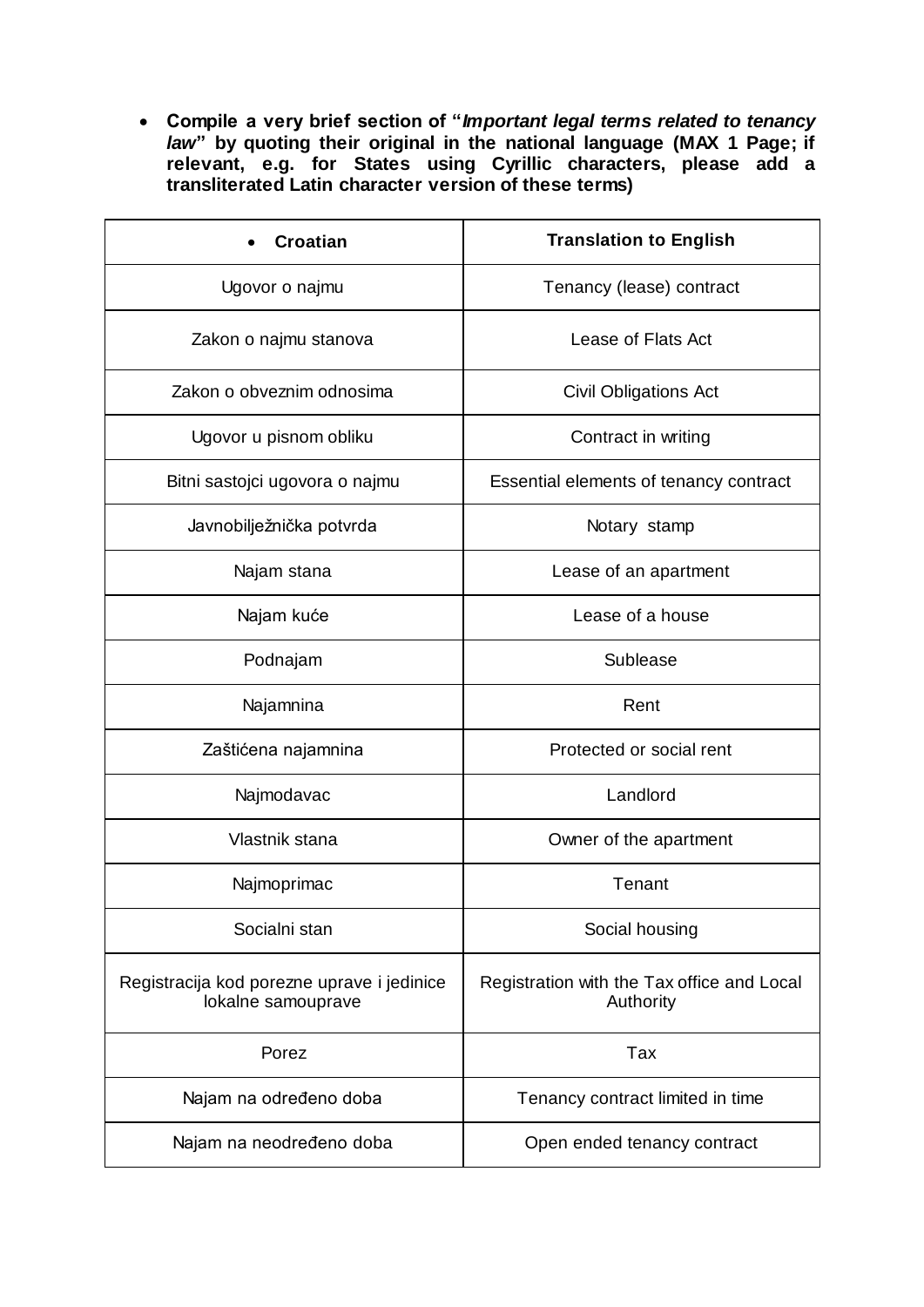| Troškovi                | <b>Expenses</b>                 |  |
|-------------------------|---------------------------------|--|
| Pričuva                 | Mandatory maintenance fee       |  |
| Materialni nedostatci   | <b>Material defects</b>         |  |
| Pravni nedostatci       | Legal defects                   |  |
| Kršenje ugovora o najmu | Breach of contract              |  |
| Otkaz ugovora o najmu   | Termination of tenancy contract |  |
| Otkazni rok             | <b>Termination period</b>       |  |
| Razkid ugovora o najmu  | Cancelation of tenancy contract |  |
| Opomena                 | Admonition                      |  |
| Sudski proces           | Legal process                   |  |
| Ovrha                   | <b>Execution process</b>        |  |
| Postupak na izseljenje  | Eviction procedure              |  |

## **2. Looking for a place to live**

## **2.1. Rights of the prospective tenant**

 **What bases for discrimination in the selection of tenants are allowed/prohibited? What about, for example, status as a foreigner, student, unmarried partner, or person with a short-term work contract?**

Discrimination on bases of nationality (against foreigners) and marital status (unmarried partner) is prohibited. However, rejecting a student or a person with a short-term employment contract as a tenant would not be in breach of antidiscrimination legislature if this status indicates that the tenant might have real problems with paying the rent or the expenses.

Article 14 of the Constitution of Republic of Croatia *(Ustav Republike Hrvatske)*<sup>12</sup> ensures human rights to everyone regardless of his or her personal status. Discrimination on grounds of race, color of skin, gender, language, religion, political or other convictions, social status etc. is prohibited.

Antidiscrimination Act (Zakon o suzbijanju diskriminacije) $13$  is a general statute on antidiscrimination. There are several special acts governing antidiscrimination in specific fields*<sup>14</sup>*: Constitutional Law on Rights of Minorities *(Ustavni zakon o pravima* 

-

 $12$ Official Gazzete of RC, No . 56/90, 135/97, 8/98.

<sup>&</sup>lt;sup>13</sup>Official Gazette of RC, No. 85/08, 112/12.

<sup>14</sup>See: http://www.ombudsman.hr/dokumenti/vodic.pdf.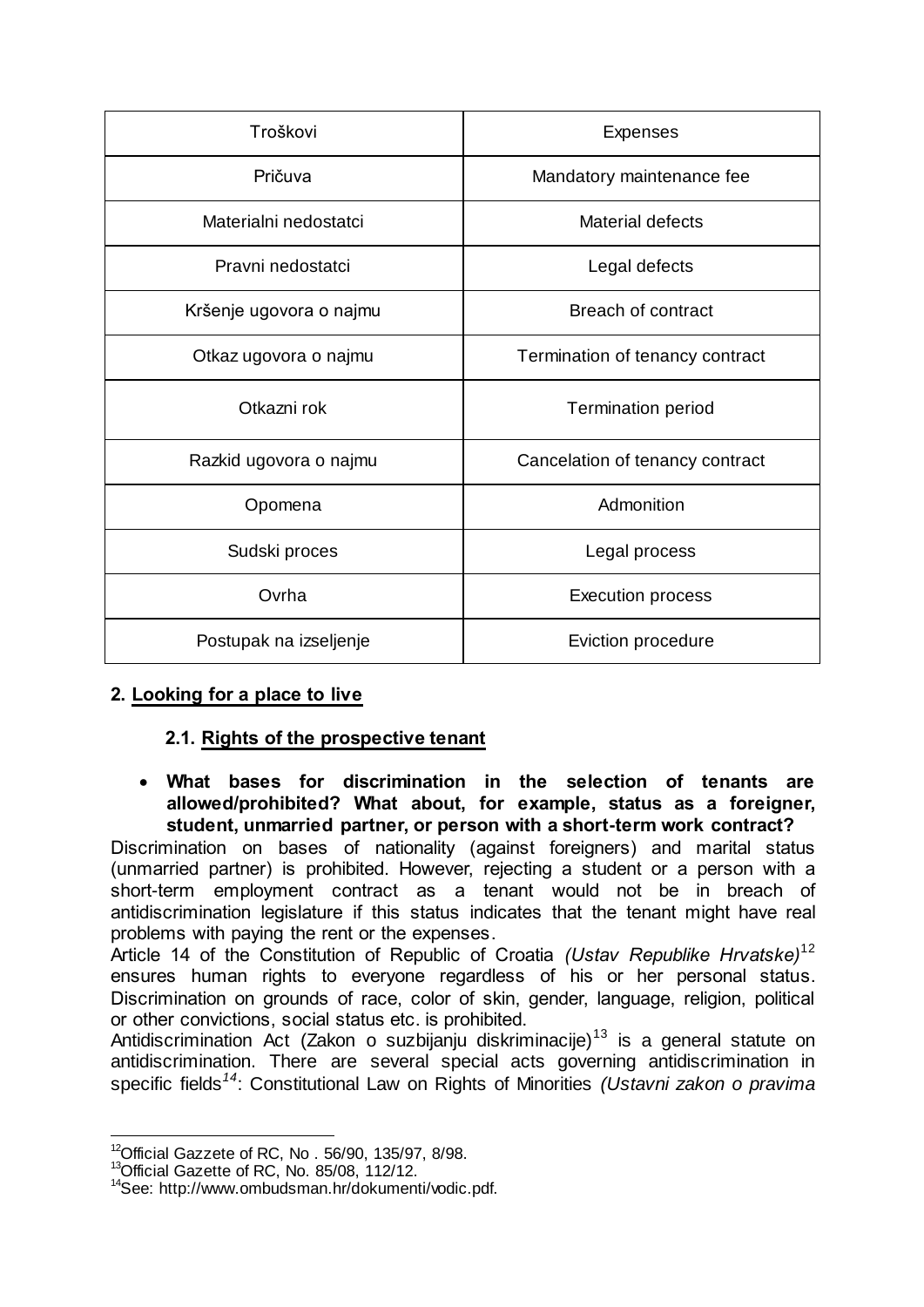*nacionalnih manjina)<sup>15</sup> ,* Law on the equality of genders*, (Zakon o ravnopravnosti spolova)<sup>16</sup> ,* Law on homosexual unions *(Zakon o istospolnim zajednicama)<sup>17</sup>* and Criminal Code *(Kazneni Zakon)<sup>18</sup> .* Antidiscrimination Act has been amended in 2012 to comply with multiple EU Directives<sup>19</sup>. Art 8 of the Antidiscrimination Act explicitly prohibits the discrimination in the field of housing and prescribes penalties for any breaches. The penalties can go as high as up-to 350.000,00 kn (more than 45.000 EUR).

 **What kinds of questions by the landlord are allowed (e.g. on sexual orientation, intention to have children etc)? If a prohibited question is asked, does the tenant have the right to lie?**

Questions that are not in connection with the tenancy and tenant's ability to pay the rent are not allowed. Questions of personal nature such as: questions on religion, nationality, sexual orientation, intention to have children (such questions are forbidden even if they are affecting the number of persons to be living in the apartment in the future), are strictly forbidden. In cases that such questions are posed, the tenant has a right to lie.

In practice, especially due to prevailing black market (lack of proper regulation) in private renting sector, it is difficult to assess the degree of discrimination in the field of housing.<sup>20</sup> The Ombudsman Report from 2011 states that there were several cases in which the Office of Ombudsman has been contacted due to discrimination in the field of housing.<sup>21</sup> Nationality, race and sexual orientation of the tenant still play an (although legally prohibited) important role.

#### **Is a "reservation fee" usual and legal (i.e. money charged by the landlord to allow the prospective tenant to participate in the selection process)?**

Reservation fee is not usual and it would be considered illegal in such a form.

## **What kinds of checks on the personal and financial status of the tenant are usual and legal (e.g. the landlord requiring an independent credit report)?**

There is no legal possibility for the landlord to require an independent credit report of/ or /by the future tenant. In practice the landlord interviews the potential tenant and asks about his or her financial (possibility to pay for the rent and expenses) and marital status (in connection with the question of how many family members will live with the potential tenant).

 $\overline{a}$ <sup>15</sup>Official Gazette of RC, No. 155/2000.

<sup>&</sup>lt;sup>16</sup>Official Gazette of RC, No. 22/08.

<sup>&</sup>lt;sup>17</sup>Official Gazette of RC, No. 116/03.

<sup>&</sup>lt;sup>18</sup>Official Gazette of RC, No. 125/11, 144/11.

<sup>19</sup>See:http://www.ombudsman.hr/dokumenti/vodic.pdf.

<sup>&</sup>lt;sup>20</sup>Searching the internet one can find several newspaper articles dealing with this problematic. An interesting "mini research" on the topic of discrimination in housing leases against Roma and Bosniac (Muslim) population has been done by the national Newspaper Jutranji List, showing that discrimination against these two groups of people is still very strong in Croatia. Article titled: Mersiha? Sorry, the apartment has already been leased, Jutranji List, published on 19<sup>th</sup> of November 2011.  $21$ Available at:  $21$ Available at:  $21$ 

http://www.ombudsman.hr/dodaci/Izvje%C5%A1%C4%87e%20o%20pojavama%20diskriminacije%20 za%202011.pdf.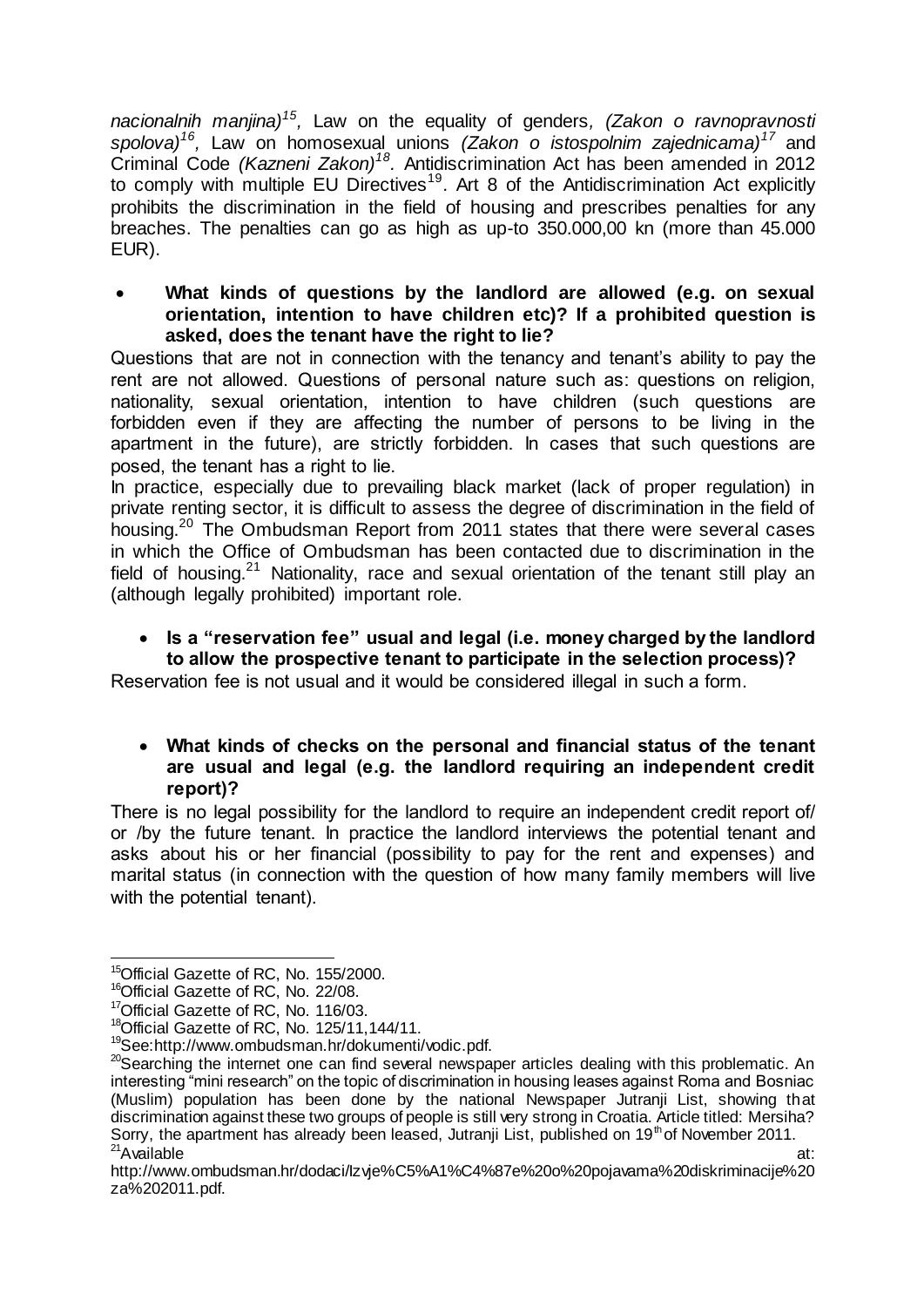#### **What is the role of estate agents in assisting the tenant in the search for housing? Are there other bodies or institutions assisting the tenant in the search for housing?**

The percentage of renting relationships concluded through real-estate agencies is small. Foreigners, especially foreign companies and various types of international organizations, usually use the services of estate agents. According to the real-estate agencies, the crisis on the housing market and decline of purchasing demand resulted in the structural shift of their business. For the time being, they are mediating in rental sector more than in sales. $22$  Since the rental relations are mostly concluded on 'the black market',

it can be argued that estate agents play a role in providing a certain level of security of tenure to tenants.

The rules of engagement for real estate agencies in Croatia are regulated by the Real Estate Brokerage Act (Zakon o posredovaniu u prometu nekretninama<sup>23</sup>). In cases of renting, the take of the real estate agency is not regulated by the law. Usually however one month's rent is paid to the agency.

There are no other bodies or institutions assisting the tenant to search for housing.

#### **Are there any accessible "blacklists" (or equivalent mechanisms) of bad landlords/tenants? Is there a system for rating and labelling preferred landlords/tenants?**

There are no blacklists of bad landlords or tenants or any similar system of rating and labelling preferred landlords or tenants.

## **2.2. The rental agreement**

#### **What are the requirements for a valid conclusion of a rental contract (is written form necessary; is registration necessary and if yes, what kinds of fees apply lawfully)?**

Tenancy contract has to be made in writing to be considered validly concluded (Article 4 of Lease of Flats Act). This provision may represent a problem in light of the fact that some of the market (private) landlords are not willing to conclude tenancy contracts in writing. However, there is an exemption to this rule. According to Brežanski<sup>24</sup> as well as Gorenc<sup>25</sup>, if the tenancy contract is not concluded in writing, the rule of consolidation (Article 249 of Civil obligation Act) may apply: if the contract has been fulfilled in its whole or in its important part, it is validly concluded regardless of its (written or oral) form. The rule of consolidation shall only apply to cases when both parties have fulfilled their obligations. Fulfilment of contractual obligations by one party only, will therefore not suffice $26$ .

According to Article 26 of the Lease of Flats Act, all landlords have a duty to submit the tenancy contract to the administrative department of the Local government (in case of City of Zagreb, to the local authorities of the city) and to the nearest Tax

 $\overline{a}$ <sup>22</sup>See: <www.gorila.jutarnji.hr/vijesti/2011/01/31/podstanarstvo-ili-stambeni-kredit>, 27 November 2012.

 $^{23}$ Official Gazette of RC, No.107/07, 144/12.

<sup>&</sup>lt;sup>24</sup>Brežnski J. et al: Najam stanova i zakup poslovnog prostora u praksi, Novi Informator, 2006, p.29. <sup>25</sup>Gorenc and others: Komentar Zakona o obveznim odnosima, Prif plus, 2005,883.

<sup>&</sup>lt;sup>26</sup>Gorenc and others: Komentar Zakona o obveznim odnosima, Prif plus, 2005,883. According to the Decision of the Supreme Court of RC, Rev 208/96, from 19<sup>th</sup> of January 2000: "A tenancy contract fulfilled in its predominant part is valid" ; similarly also in the Decision of the Supreme Court of RC, Rev  $219/98$ , from  $20<sup>th</sup>$  of September 2000.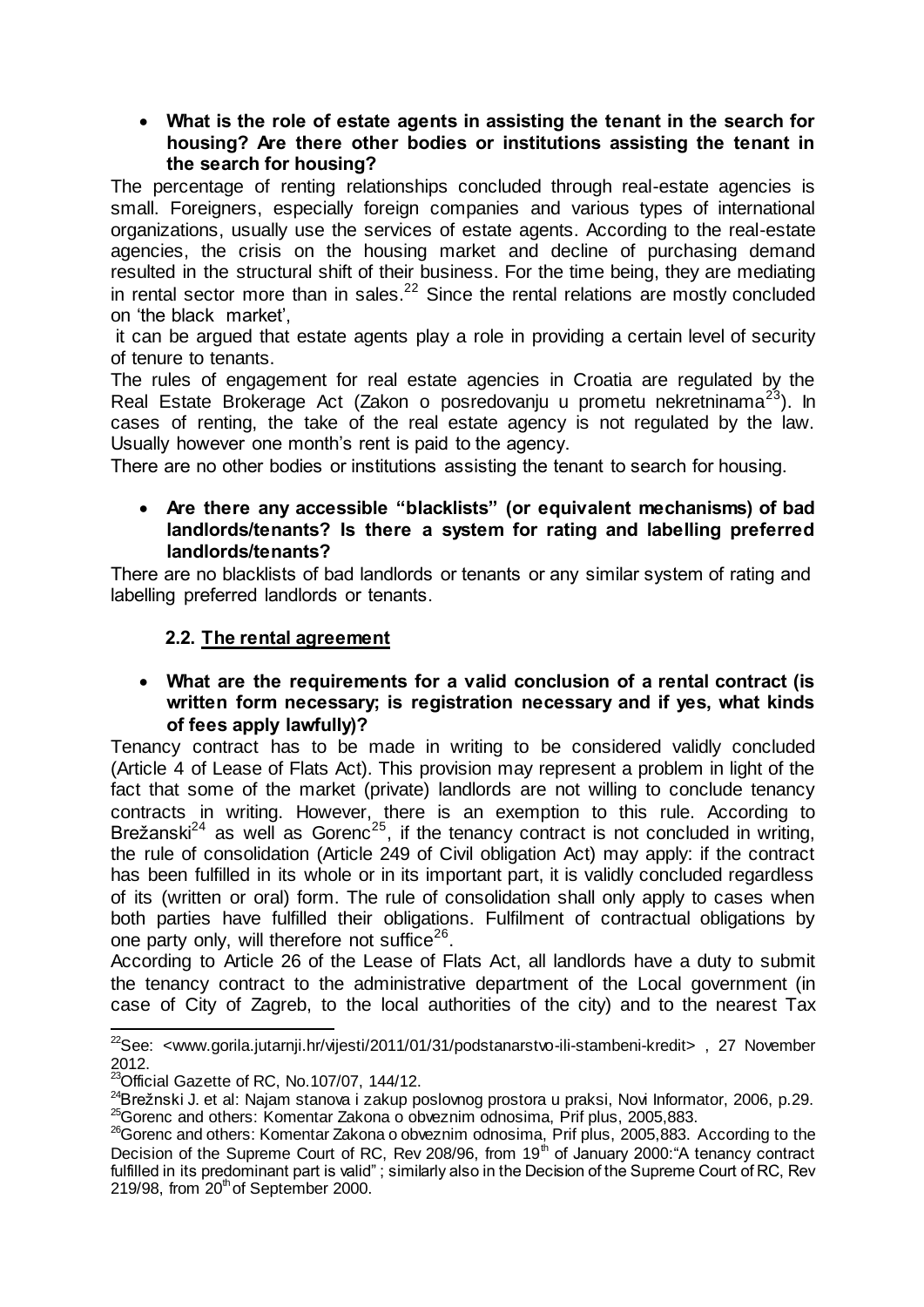office. Department of the local government responsible for housing is in charge of the list of apartments, landlords, tenants, sub-tenants and the amount of rent. Article 29 of the Lease of Flats Act prescribes a penalty in case of non-compliance with the law (paid by the landlord): "A fine in the amount of 1.000,00 to 5.000,00 Kn (approximately 130-650 EUR) shall be imposed on the landlord who does not comply with the provisions of Article 26 paragraph1 of this Law." No fee is to be paid for the registration; however taxes paid by the landlord are assessed on the basis of the agreed rent.

## **What is the mandatory content of a contract?**

## o **Which data and information must be contained in a contract?**

The minimum requirements for a valid conclusion of tenancy contract (Gorenc<sup>27</sup>) pursuant to Lease of Flats Act are described in Article 5 and include:

- **-** the nomination of tenant and the landlord
- **-** description of the apartment (or its part)
- **-** the amount of rent and the payment method
- **-** type of costs to be paid by the tenant and the payment method
- **-** information on persons living with the tenant
- **-** duration of the tenancy.
- **-** provisions for the maintenance of the apartment
- **-** provisions on the use of common areas, common particles and facilities and land by the persons living in the building
- **-** provisions regarding handing over of the apartment.

Requirements of Article 5 of the Lease of Flats Act are a mere reminder to the parties of what should be determined by the contract. The absence of any provision does not cause ex-lege invalidity of the contract.<sup>28</sup>

## o **Duration: open-ended vs. time limited contracts (if legal, under what conditions?)**

Contracts limited in time are legal under Croatian law. Moreover, no restrictions on the duration of the contract or even the level of rent exist.

## o **Which indications regarding the rent payment must be contained in the contract?**

The tenancy contract has to include the amount of rent and the payment method; including the pay day.

#### **Repairs, furnishings, and other usual content of importance to tenant** o **Is it legal for the landlord to shift the costs for certain kinds of**

**repairs (if yes, which?) to the tenant?**

when concluding the tenancy agreement, the parties have to decide who will pay the costs. It is therefore legal for the landlord to shift costs of repairs to the tenant, especially if the parties in turn agree on a lower rent. However, the abuse of the landlord's position (as a party having prevailing power) may and will be sanctioned by the court. Such provisions will then be deemed as null and void.

Unless agreed otherwise, the landlord will pay for the major repairs, whereas the

<sup>-</sup> $^{27}$  Gorenc and others: Komentar Zakona o obveznim odnosima, Prif plus, 2005, 853.

<sup>&</sup>lt;sup>28</sup>Gorenc and others: Komentar Zakona o obveznim odnosima, Prif plus, 2005,838.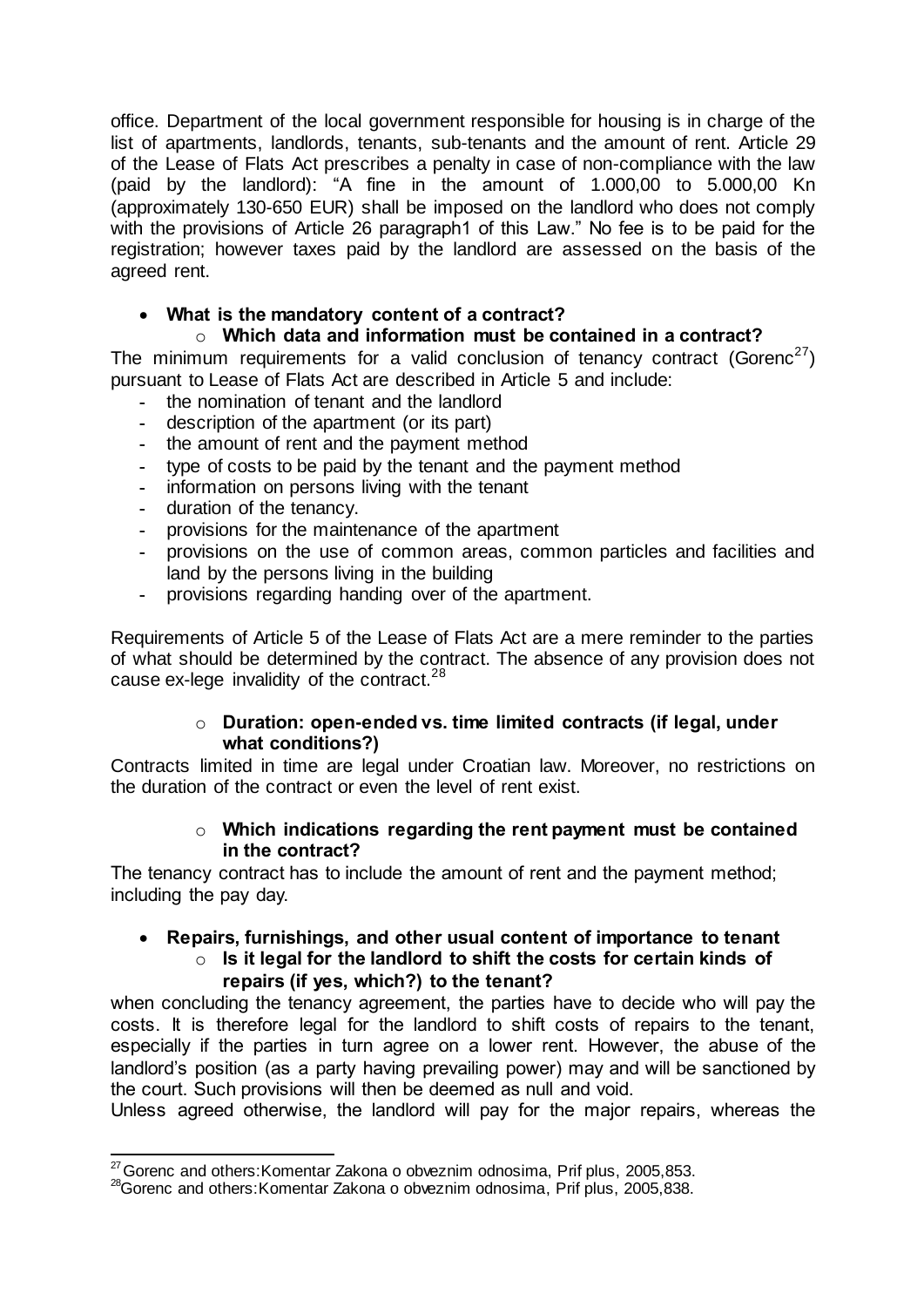minor repairs are paid by the tenant.

#### o **Is the landlord or the tenant expected to provide furnishings and/or major appliances?**

It depends on the tenancy agreement. In cases when nothing is agreed the tenant is expected to provide for furnishing and the major appliances.

## o **Is the tenant advised to have an inventory made so as to avoid future liability for losses and deteriorations (especially in the case of a furnished dwelling)?**

The making of an inventory is an essential part of the tenancy agreement (Art 5 of the Lease of Flats Act). Therefore the tenant is strongly advised to make an inventory prior to moving in the apartment.

## o **Any other usual contractual clauses of relevance to the tenant**

## **Parties to the contract**

## o **Which persons, though not mentioned in the contact, are allowed to move into the apartment together with the tenant (partner, children etc.)?**

According to Article 31 paragraph 2/2 of Lease of Flats Act, the tenancy contract shall specify the persons who are allowed to move in together with the tenant. Article 19 paragraph 1/4 of Lease of Flats Act stipulates that the landlord can terminate the tenancy contract if a person not specified by the tenancy contract is living in the leased dwelling for a period of time longer than 30 days. This provision does not apply to tenant's spouse, children, parents or any person for whom the tenant is obliged to provide for by the Social Care  $Act^{29}$ , or a person providing aid or care to the tenant, until such need exists.<sup>30</sup>

 Article 37 paragraph 1 of Lease of Fats Act provides for a special right: family members (as defined in the former Law on housing relationships) are entitled to be listed in the tenancy contract as having the right to use the apartment.

if the landlord is not willing to include the specified persons into the tenancy contract, they (personally or by the tenant on their behalf) are able to enforce the right to be included (into the tenancy contract) by a court decision. $31$ 

#### o **Is the tenant obligated to occupy the dwelling (i.e. to use as tenant's primary home)?**

No specific obligation of the tenant to live in the dwelling exists under Croatian Lawneither under Lease of Flats Act nor under Civil Obligations Act. According to Gorenc,  $32$  to use the dwelling is the tenant's right, not his duty (citing Article 18 (1) of the Lease of Flats Act). The actual use of the dwelling is not considered as essential part of the tenancy contract since one can enter into a valid tenancy contract and never use the apartment provided the rent is being paid.

1

<sup>&</sup>lt;sup>29</sup>Official Gazette of RC, No. 33/12.

<sup>30</sup>Brežanski J.: Najam stana –položaj zaštičenog najmoprimca, 2004 http://www.vsrh.hr/CustomPages/Static/HRV/Files/JBrezanski-Najam\_stana-2004-02mj.pdf, 15.  $31$  lbid.

<sup>&</sup>lt;sup>32</sup>Gorenc and others: Komentar Zakona o obveznim odnosima, Prif plus, 2005; Commentary by Gorenc and others to Article 561, on page.846.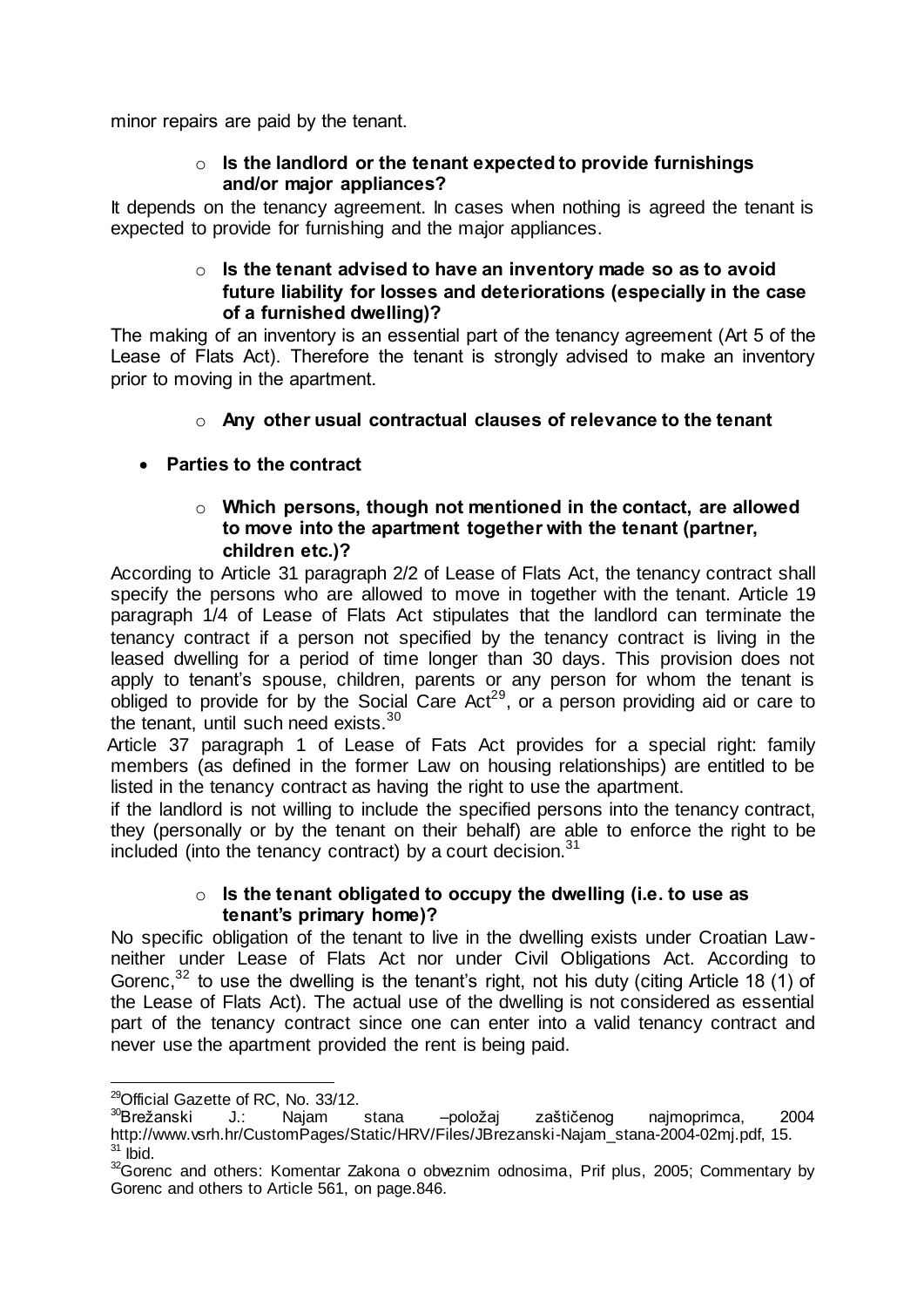The tenant is however obliged to use the dwelling if such a duty arises from the nature of the contract (for example if the landlord wants someone to inhabit the apartment, provided that the tenant is aware of this), if the law prescribes such obligation (protected tenants, social renting) or when the parties have explicitly agreed on a tenant's duty to live in the dwelling.

## o **Is a change of parties legal in the following cases?**

## **divorce (and equivalents such as separation of non-married and same sex couples); or death of the tenant**

In the event of the death of the tenant or when the tenant ceases to live in the apartment, his or her rights and obligations are transferred onto his or her spouse. If there is no spouse, the rights and obligations are transferred to a child, stepchild or adopted child. In such cases, the person residing with the tenant shall inform the owner about the change within 30 days of the death or move of the former tenant. Similarly, these persons are obliged to inform the owner in case they do not want to terminate the contract (Article 24 of Lease of Flats Act). These provisions apply to any other person living with the tenant prior to the leave**<sup>33</sup> .**

## **apartments shared among students (in particular: may a student moving out be replaced without permission of the landlord);**

A student moving out can always be replaced only with a permission of the landlord.

## **death of tenant;**

See the answer on divorce above.

## **bankruptcy of the landlord;**

In cases of bankruptcy the status of tenant remains unchanged despite the change of the landlord $34$ .

## o **Subletting: Under what conditions is subletting allowed? How can an abuse of subletting (when the tenant is offered not an ordinary lease contract but only a sublease contract) be counteracted?**

Cases of abuse of subletting by the landlord are not known in Croatia.

The tenant may sublet the apartment if the landlord agrees with the sublet (pursuant to Article 28 of the Lease of Flats Act). The tenant is obliged to deliver the sublet contract to the landlord who then informs the local authorities and the tax office. If the tenant sublets the apartment without the consent of the landlord, the landlord may (According to Article 19 of the Lease of Flats Act) terminate the contract.

## o **Does the contract bind the new owner in the case of sale of the premises?**

Yes. Change of the landlord does not influence the tenancy agreement. The new landlord takes all the rights and duties of the former landlord.

 $\overline{a}$  $33$ Decision of the Constitutional Court of RH No. U-I-533/2000, from 24<sup>th</sup> of May 2000:

The death of the tenant or his moving out of the apartment is not a reason for termination of the tenancy contract.

<sup>&</sup>lt;sup>34</sup>Gorenc and others: Komentar Zakona o obveznim odnosima, Prif plus, 2005, 864.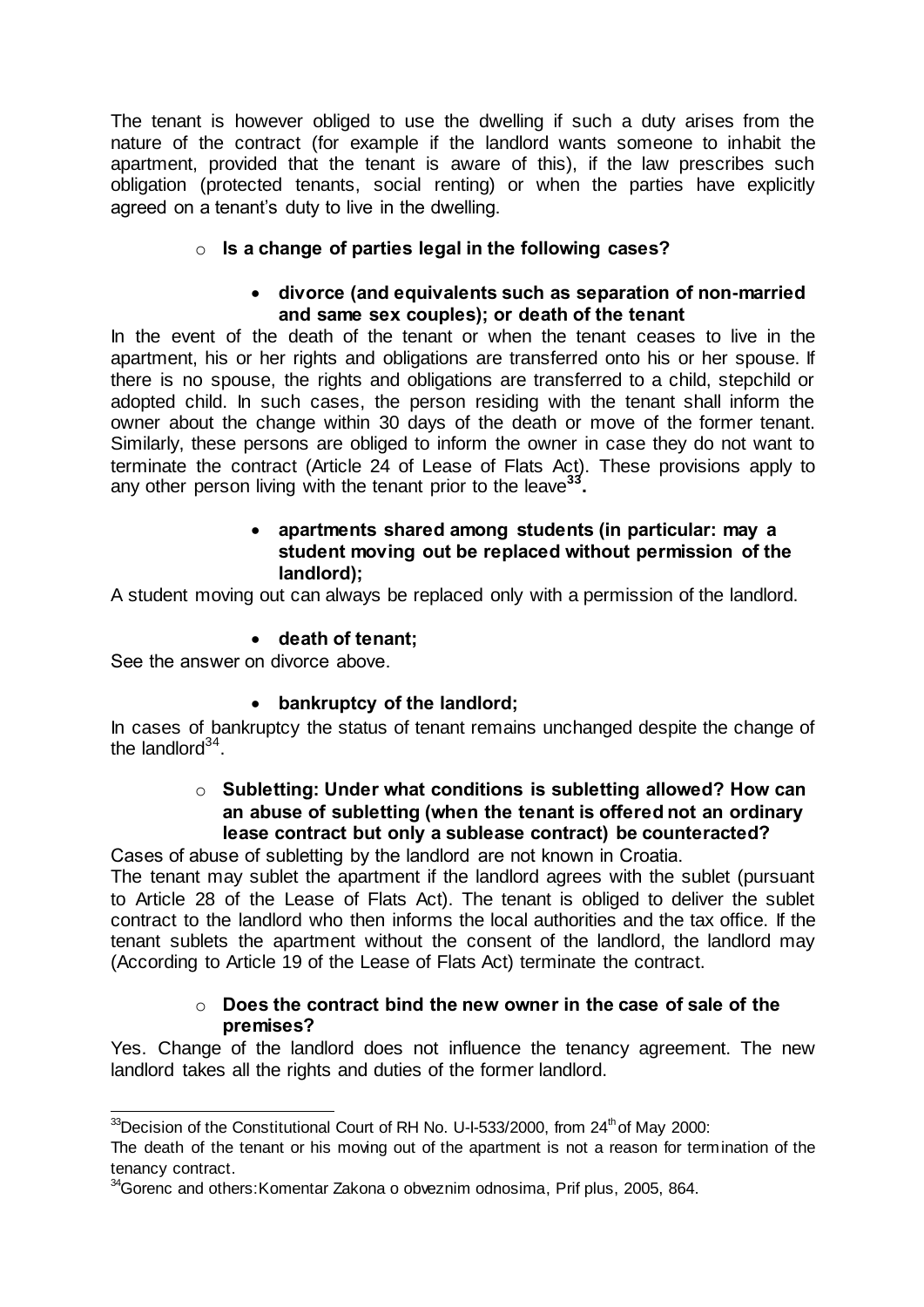In cases of public auction pursuant to foreclosure proceedings against the landlord, the Execution Act<sup>35</sup> defines cases in which tenancy contract ceases to exist due to execution on the apartment. If the tenancy contract is not concluded or entered into a Land registry before the acquisition of a lien or right to settlement, the rights of the tenant cease to exist once the real estate is sold. In such cases the court determines the period, in which the tenant has to vacate the dwelling. Such period cannot be shorter than three months $36$ 

## **Costs and Utility Charges**

o **What is the relevant legal regulation of utilities (i.e. the supply of water, heating and electricity)? Must the landlord or the tenant conclude the contracts for provision of utilities?**

One of the essential provisions of the tenancy contract is the agreement on who will pay for the apartment utilities (pursuant to Article 5 of Lease of Flats Act).

In the absence of an agreement, the utilities such as water, electricity, garbage removal, gas supply etc. are paid by the tenant. On the other hand, utilities such as fee for mandatory maintenance of the building (pričuva) and taxes are paid by the landlord (Article 554 of Civil obligations Act).<sup>37</sup>

#### o **Which utilities may be charged from the tenant by the landlord? What is the standard practice?**

Unless otherwise agreed, costs of regular use of the leased dwelling are borne by the tenant. All other costs are borne by the landlord. $38$  Small repairs are repairs of smaller importance and changes of smaller parts (light bulbs). Regular use includes costs such as: heating, electricity, use of water, garbage disposal fee and similar. In practice the division of costs between tenant and the landlord is usually specified in the tenancy contract<sup>39</sup>. Otherwise, the rules of usual (standard) practice in the particular region apply<sup>40</sup>. The fee for mandatory maintenance for apartment buildings is however paid by the landlord if no special agreement has been made. The parties may also determine a fixed price for the lease (lump-sum). In such cases the utility costs are included in the lump-sum rent.

## o **Is the tenant responsible for taxes levied by local municipalities for the provision of public services (e.g. for waste collection or road repair)?**

All taxes are paid by the landlord.

## o **Is it lawful to shift condominium costs, and if yes, which ones, onto the tenant (e.g. housekeeping costs)?**

Fee for mandatory maintenance (pričuva) is paid by the landlord unless otherwise agreed by the parties (Article 554 of Civil obligations Act).<sup>41</sup>

38Gorenc and others: Komentar Zakona o obveznim odnosima, Prif plus, 2005, 838.

 $\overline{a}$ <sup>35</sup>Official Gazette of RC, No. 112/12, 25/13.

<sup>36</sup>Article 130 of Execution Act.

<sup>37</sup>Gorenc and others:Komentar Zakona o bveznim odnosima, Prif plus, 2005, 838.

<sup>39</sup>Gorenc and others: Komentar Zakona obveznim odnosima, Prif plus, 2005, 838.  $40$ Ibid.

<sup>&</sup>lt;sup>41</sup>Gorenc and others: Komentar Zakona o bveznim odnosima, Prif plus, 2005, 838.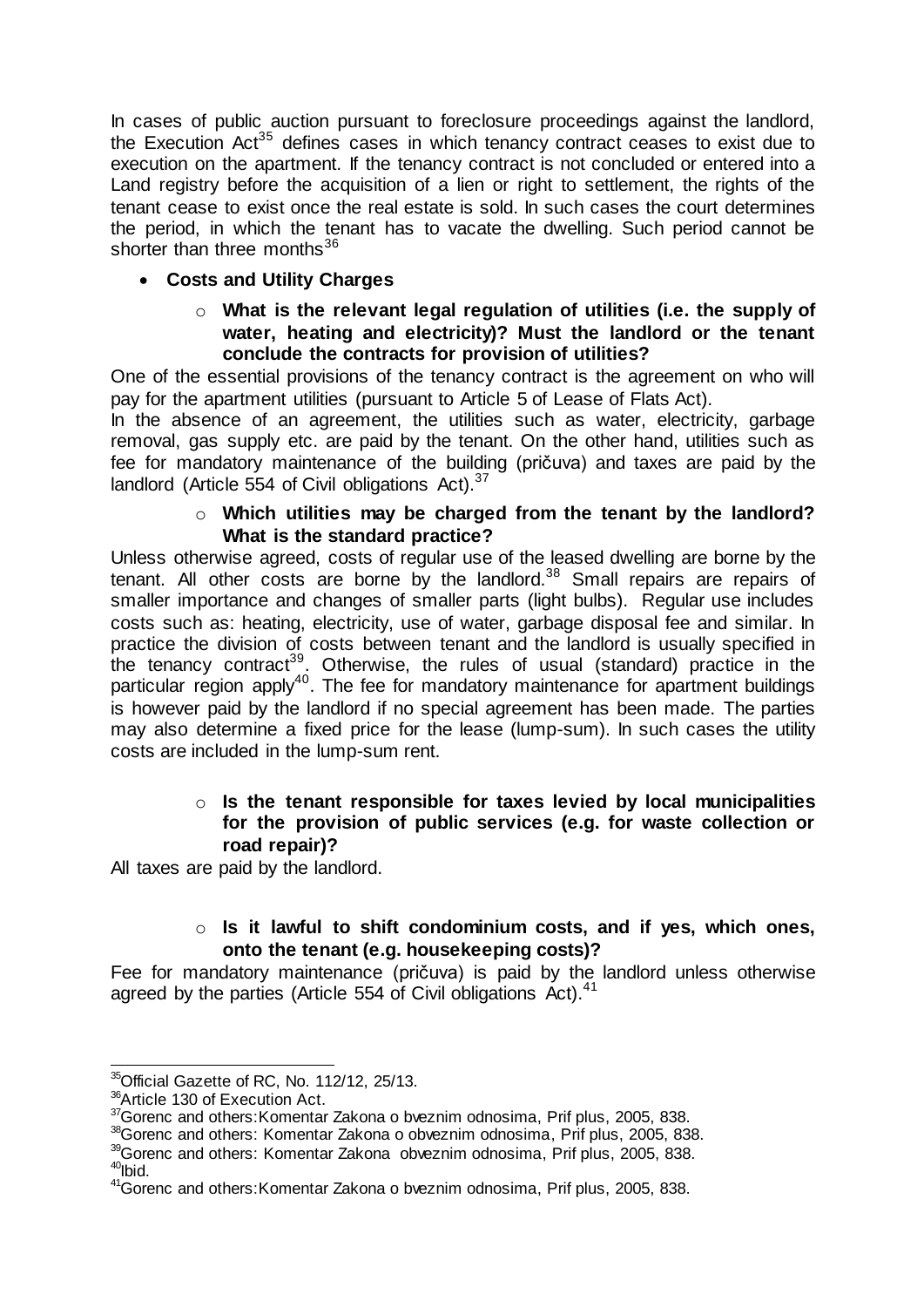It is a standing practice in Croatia that the landlord shifts the condominium costs (mandatory maintenance fee, pričuva) to the tenant. This is not illegal; however it has to be explicitly agreed upon in advance and in writing.

## **Deposits and additional guarantees**

## o **What is the usual and lawful amount of a deposit?**

The Law does not prescribe the amount of the deposit. In practice, the usual amount of deposit in private rentals is between one and two monthly rents. The deposit is usually paid by the tenant at the moment of the conclusion of the agreement.

#### o **How does the landlord have to manage the deposit (e.g. special account; interests owed to the tenant)?**

The tenant and the landlord agree upon the rules regarding the deposit. In practice no interests are owed to the tenant; the landlord does not open a separate account.

## o **Are additional guarantees or a personal guarantor usual and lawful?**

They are lawful, but are not used in practice.

o **What kinds of expenses are covered by the guarantee/ the guarantor?** 

## **3. During the tenancy**

## **3.1. Tenant's rights**

**Defects and disturbances** 

## o **Which defects and disturbances are legally relevant (e.g. mould and humidity in the dwelling; exposure to noise e.g. from a building site in front of the dwelling; noisy neighbors; occupation by third parties)?**

The landlord must ensure a normal use of a dwelling during the period of tenancy contract. Next to that the landlord has the duty to maintain the dwelling or the apartment in an appropriate condition, to restrict himself from the use of the apartment and to guarantee the tenant that the apartment is free from material or legal defects.

If humidity level or mould in the apartment become potentially hazardous to the tenant's health, the tenant has the right to terminate the tenancy contract without any termination period. This applies even to cases when the tenant was aware of that situation at the time of entering into the tenancy contract.<sup>42</sup> The tenant may not waive this right $43$ .

Noise problem from a building site or problem with noisy neighbors seems not to violate the tenancy. In such cases the Police may fine the neighbors for breaching public law and order if the noise is too loud.

<sup>-</sup> $42$ Article 576 (4) of the Civil Obligations Act.

 $43$ Article 576 (5) of the Civil Obligations Act.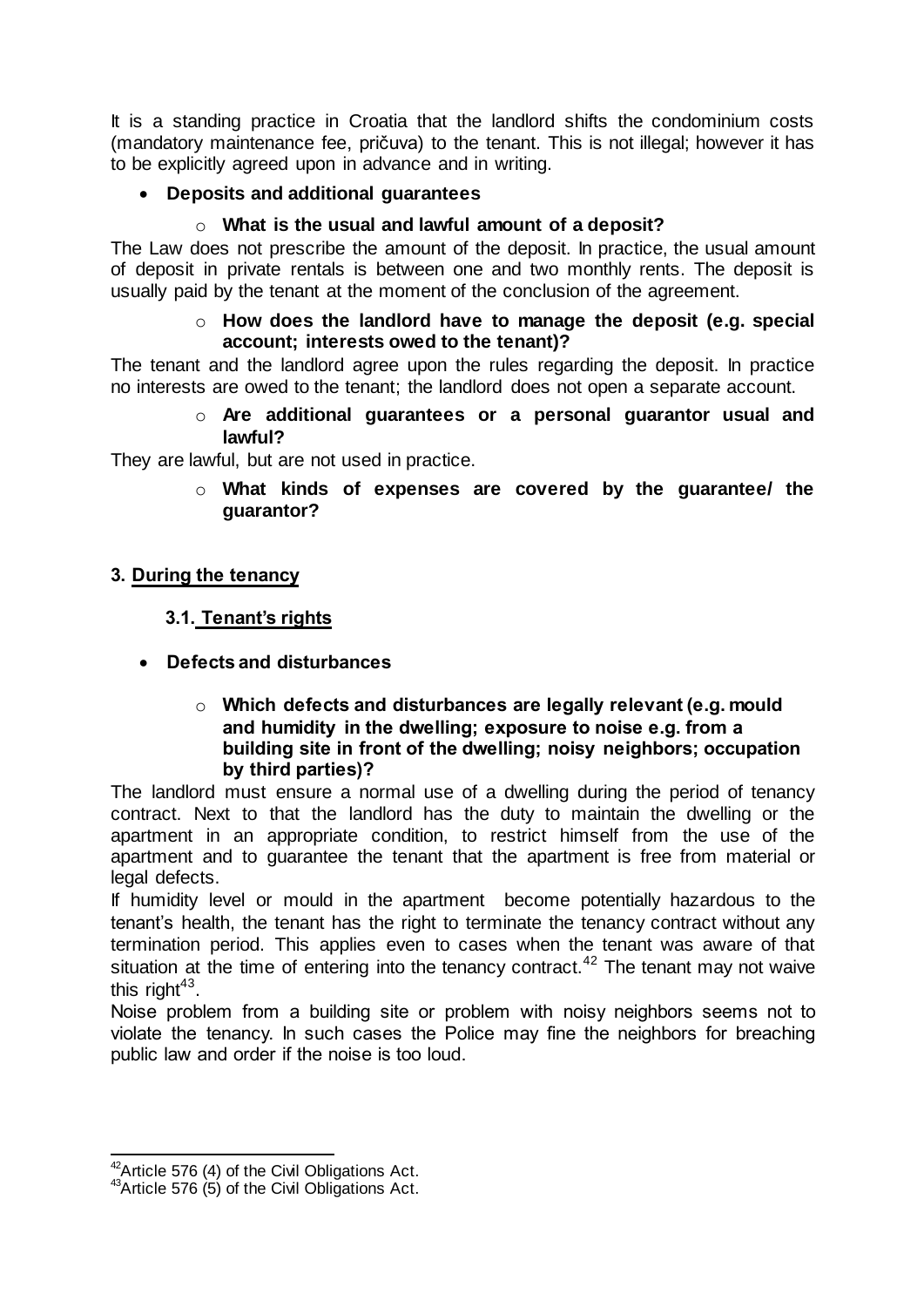If a third party has a rightful claim that fully excludes the right of the tenant to use the dwelling, the tenancy contract is terminated ex lege (*ipso iure*) and the landlord is obligated to compensate the tenant for the damages he suffered thereof $44$ .

#### o **What are the tenant's remedies against the landlord and/or third parties in such situations (e.g. unilateral rent reduction vs. rent reduction to be allowed by court; damages; "right to cure" = the landlord's right to repair the defect; the tenant first repairs the defect and then claims the costs from the landlord)**

Article 13 of Lease of Flats Act defines that the landlord has to maintain the apartment in habitable condition in accordance with the lease agreement. The tenant is obliged to inform the owner of the necessary repairs in the apartment and common areas of the building, which are then borne by the landlord. Tenant and other occupants have to allow the landlord or a person authorized by the landlord to enter the apartment in relation to the control of the use of the apartment<sup>45</sup>. According to Civil obligations Act, the landlord has to reimburse the tenant for any repair costs borne by the tenant, either because the repairs could not wait or because the landlord failed to make them in due time after being notified<sup>46</sup>. Costs of small repairs and costs of regular use of the dwelling are borne by the tenant<sup>47</sup>. The tenant has a duty to notify the landlord without delay about any repair needed; failing that, he is liable for any damage<sup>48</sup>. If, during the term of the lease, the dwelling deteriorates so it is no longer fit for the agreed use or where its use is significantly diminished over an extended period of time due to the needed repairs and the tenant is not responsible for that, the tenant has the right to obtain a reduction of rent from the court (unilateral reduction of the rent by the tenant is not allowed), or even terminate the contract if the dwelling is not made fit for use within an acceptable period of time<sup>49</sup>.

Regarding third party claim, the tenant having the real possession of the dwelling has the right to demand from the landlord that the second tenant (not in possession of the dwelling) does not disturb his use of the dwelling. A claim seeking remedy for any damage suffered is possible (if the conditions are met, the possibility to seek remedy for the entire damages will be possible). Lease contract between the landlord and the second tenant, not in possession of the dwelling, is terminated ex lege (ipso jure). The second tenant will usually be able to prove fraud, deliberate non-performance or non-performance due to gross negligence on part of the landlord. Accordingly, the tenant is entitled to request from the landlord compensation for the entire damage (not only for the foreseeable) that was caused due to breach of the contract, regardless of the fact that the landlord did not know of the particular circumstances resulting in the damage caused  $50$ .

<sup>46</sup> Article 554(2) of the Civil Obligations Act.

 $\overline{\phantom{a}}$ <sup>44</sup> Article 560(2) of the Civil Obligations Act.

 $45$ Or as defined in Civil Obligations Act Articleicle 554(1): to maintain the dwelling or the apartment in a condition fit for the agreed use, the landlord shall be obligated to make the necessary repairs in due time and at his own cost, and the tenant shall be obligated to allow that.

 $47$ Article 554(3) of the Civil Obligations Act.

 $48$ Article 554(4) of the Civil Obligations Act.

<sup>49</sup> Article 555 of the Civil Obligations Act.

<sup>50</sup>Article 346(2) of the Civil Obligations Act.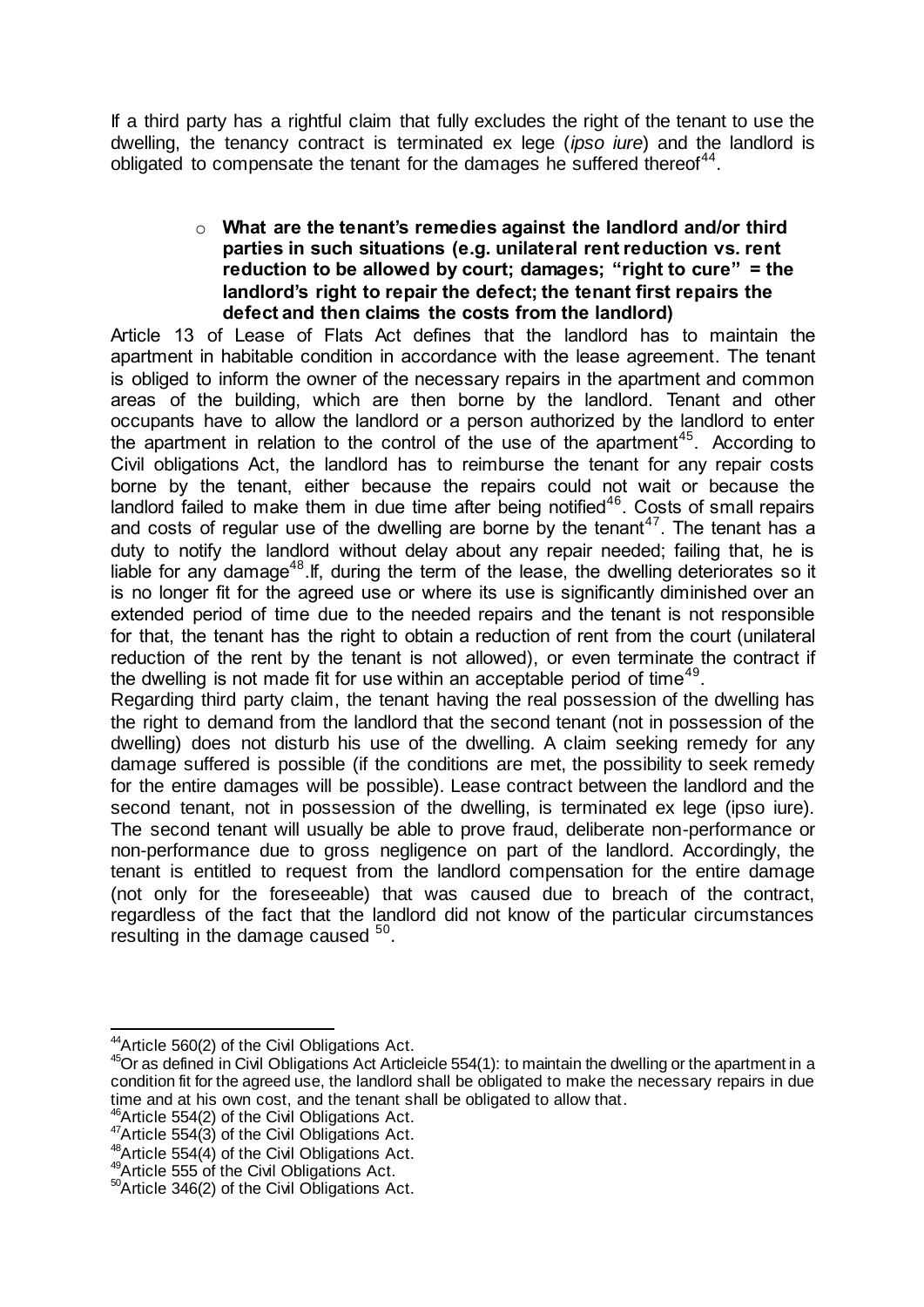## **•** Repairs of the dwelling

## o **Which kinds of repairs is the landlord obliged to carry out?**

The landlord has to carry out major repairs, smaller repairs are born by the tenant.

## o **Does a tenant have the right to make repairs at his own expense and then deduct the repair costs from the rent payment?**

The tenant has a right to make smaller repairs at his own expense. If no previous agreement with the landlord exists, the deduction of rent is not possible.

According to Civil obligations Act, the landlord has to reimburse the tenant any repair costs borne by the tenant, either because the repairs could not wait or because the landlord failed to make them in due time after being notified $51$ .

## **Alterations of the dwelling**

## o **Is the tenant allowed to make other changes to the dwelling?**

No, the tenant may not make changes to the dwelling if the landlord does not agree.

## **In particular, adaptations for disability (e.g. building an elevator, ensuring access for wheelchairs etc.)**

Such adaptations of the building have to be agreed with the majority of the owners of the building. The apartment may not be adapted without the landlor's prior consent.

## **Affixing antennas and dishes**

Affixing antennas and dishes is allowed.

## **Repainting and drilling the walls (to hang pictures etc.)**

These kinds of repairs and changes are allowed unless explicitly forbidden.

## **Uses of the dwelling**

## o **Are the following uses allowed or prohibited?**

## **keeping domestic animals**

Keeping a domestic animal has to be agreed upon with the landlord.

## **producing smells**

Producing smells is not allowed.

## **receiving guests over night**

Unless otherwise agreed by the landlord and the tenant, receiving guests overnight is allowed, as long as they stay less than 30 days in a row.

## **fixing pamphlets outside**

This would not constitute a breach of the tenancy contract.

## **small-scale commercial activity**

Even small-scale commercial activity is under Croatian law explicitly prohibited unless otherwise agreed by the parties. There are no mixed residence/commercial

<sup>-</sup><sup>51</sup> Article 554(2) of the Civil Obligations Act.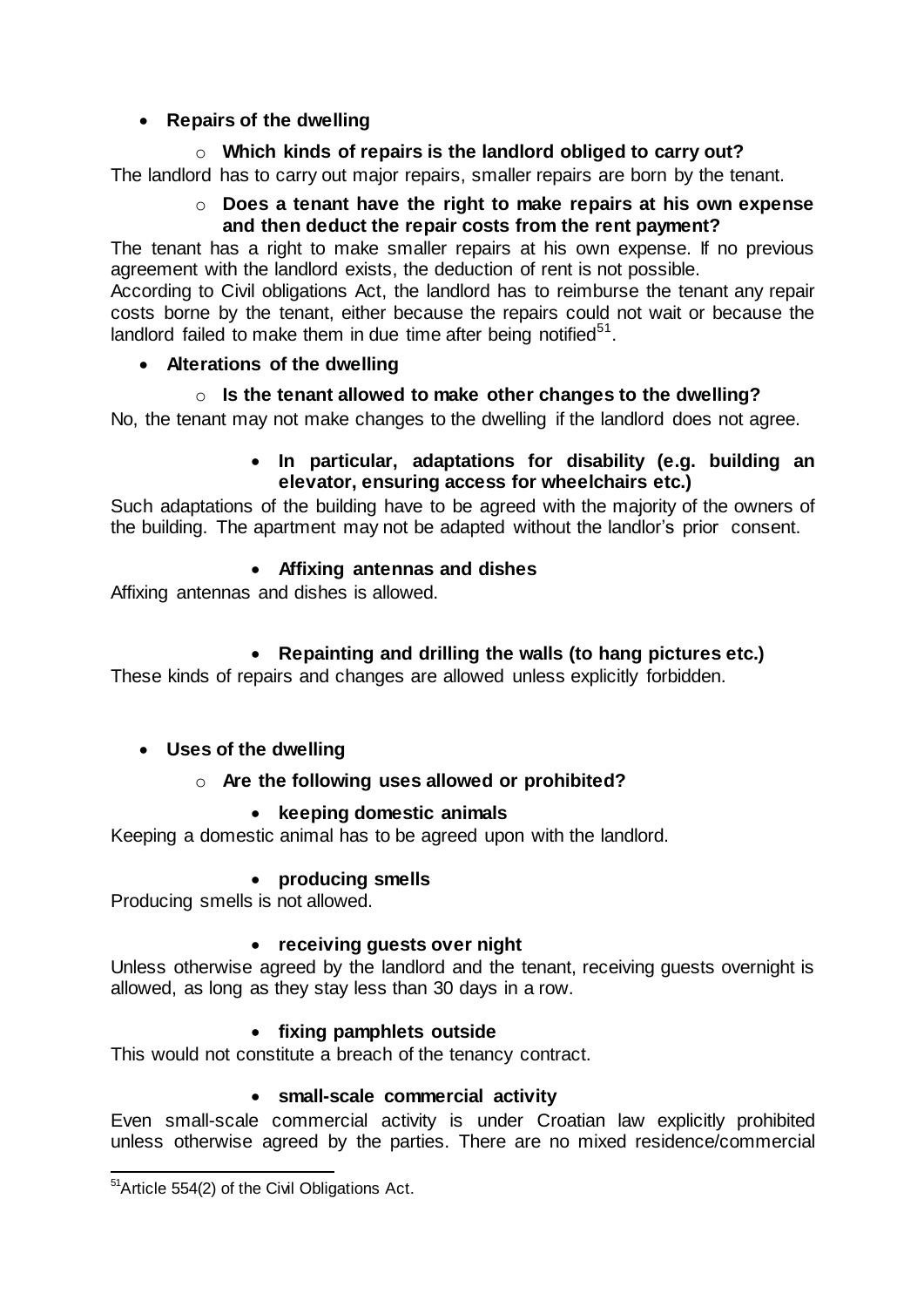contacts under Croatian Law. Under the Lease of Flats Act, running a business without the landlord's approval may be a reason for a unilateral termination of the contract. If the landlord gives approval to a tenant to run business in the apartment, the contract will have to be amended to comply with the Law on lease and sell of office space *(Zakon o zakupu i kupoprodaji poslovnog prostor*<sup>52</sup>*)*.

## **3.2. Landlord's rights**

 **Is there any form of rent control (restrictions of the rent a landlord may charge)?**

There are no restrictions on rent the landlord may charge.

- **Rent and the implementation of rent increases**
	- o **When is a rent increase legal? In particular:**

## **Are there restrictions on how many times the rent may be increased in a certain period?**

The only restrictions on the rent increase are prescribed for open-ended tenancy contracts, which are extremely rare in Croatia (almost non-existent). In accordance with Article 11 of Lease of Flats Act, a rent increase can be proposed by the landlord in case of the open-ended tenancy contracts, but not prior to the passing of the first year. If the new proposed rent exceeds the legal maximum, which is set at 120% of the average rent in that area for a similar dwelling, the tenant has the right, within the time period of 30 days, to demand from the court to define the rent in accordance with the law. Until the court's decision the tenant is to pay the contracted rent. This provision is not used in practice.

## **Is there a possible cap or ceiling (fixed by statute or jurisprudence) which determines the maximum rent that may be charged lawfully?**

No, there is no such restriction.

## o **What is the procedure to be followed for rent increases? To what extent can the tenant object to a rent increase?**

The landlord and the tenant have to agree on the rent increase. However in practice, due to mostly one-year tenancy agreements, the landlords are able to increase the rent at time of "prolonging" the tenancy agreements.

## **Entering the premises and related issues**

## o **Under what conditions may the landlord enter the premises?**

Tenant and other occupants have to allow the landlord or a person authorized by the landlord to enter the apartment in relation to the control of the use of the apartment<sup>53</sup>.

## o **Is the landlord allowed to keep a set of keys to the rented apartment?**

 $\overline{a}$ <sup>52</sup>Official Gazette of RC, No. 125/11.

<sup>53</sup>Or as defined in Civil Obligations Act Articleicle 554(1): to maintain the dwelling or the apartment in a condition fit for the agreed use, the landlord shall be obligated to make the necessary repairs in due time and at his own cost, and the tenant shall be obligated to allow that.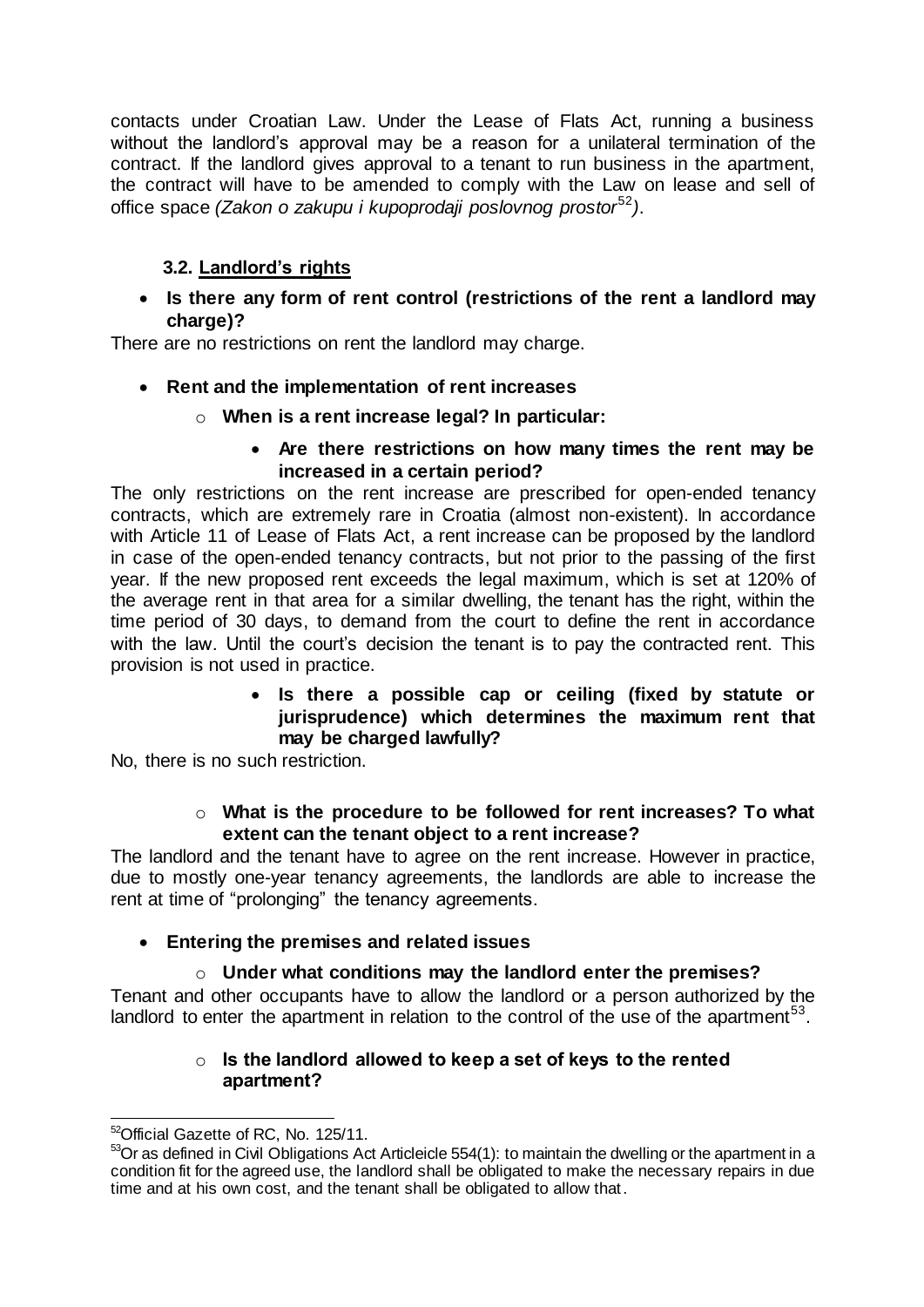The landlord is not prohibited by any Law from keeping a set of keys to himself; however he has to use them only in accordance with the Law and the tenancy agreement.

## o **Can the landlord legally lock a tenant out of the rented premises, e.g. for not paying rent?**

No, such a situation would constitute a disturbance of tenant's possession. The tenant can file a disturbancy claim against the landlord in front of a court.

#### o **Can the landlord legally take or seize a tenant's personal property in the rented dwelling, in particular in the case of rent arrears?**

Yes, in such cases the landlord may seize and even sell personal property of the tenant in a public auction.

## **4. Ending the tenancy**

## **4.1. Termination by the tenant**

 **Open ended contract (if existing): under what conditions and in what form may the tenant terminate the tenancy?**

Pursuant to Article 23 of Lease of Flats Act, the tenant is allowed to terminate the tenancy agreement without any reason in cases of open ended agreements if he respects the obligation to notify the landlord in a written form, at least 3 months prior to the date on which he intends to move out of the apartment.

 **Under what circumstances may a tenant terminate a tenancy before the end of the rental term (e.g. unbearable neighbours; bad state of dwelling; moving for professional reasons)?**

The tenant may not terminate a limited in time contract before its expiry. On the other hand, there are several reasons for the tenant to terminate the tenancy agreement due to landlord's "at fault" behaviour. The tenant may cancel the contract if the dwelling or the apartment is not in an agreed or appropriate state to be used (Civil Obligations Act Article 553 (2) and (3)). The tenant is also allowed to terminate the tenancy contract at any given time without termination period, if the leased dwelling or the apartment is hazardous to his health. This applies even to cases when the tenant was aware of that situation at the time of entering into the tenancy contract.<sup>54</sup> The tenant may not waive this right<sup>55</sup>.

Finally**,** a mutual agreement between the parties is always possible. For example an agreement between the parties that a different (new) tenant will continue the tenancy contract is possible. Contracting parties may in theory agree upon any termination period and sanctions for their breach, including penalty provisions. Such agreements are not common in practice and there is no case-law on this issue. The landlord has no statutory right to compensation.

## **May the tenant leave before the end of the rental term if he or she finds a suitable replacement tenant?**

<sup>-</sup><sup>54</sup>Article 576 (4) of the Civil Obligations Act.

 $55$ Article 576 (5) of the Civil Obligations Act.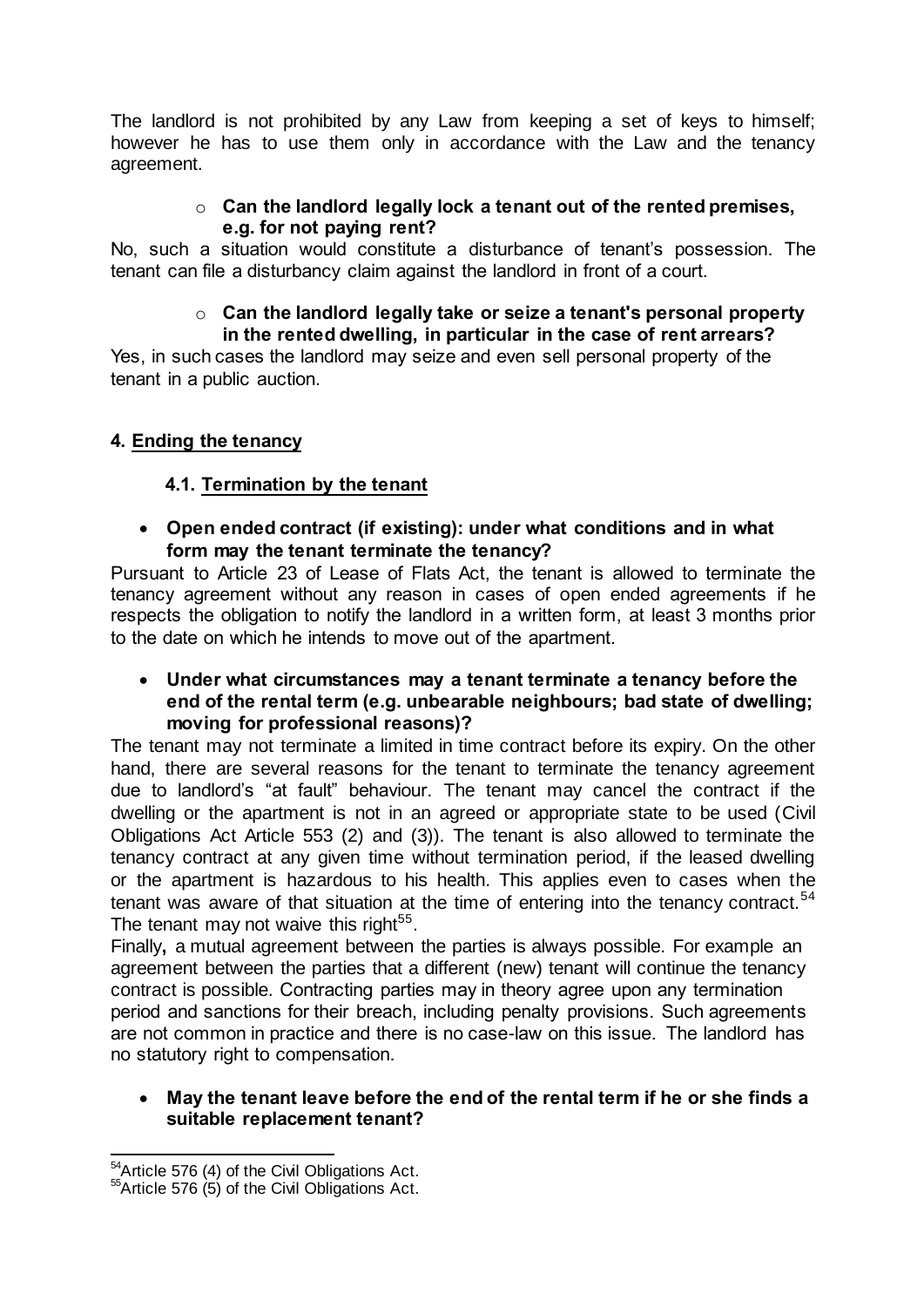In such cases the landlord will have to explicitly agree upon such a change. In practice these situations in most cases do not present any problem.

## **4.2. Termination by the landlord**

 **Open ended contract (if existing): under what conditions and in what form may the landlord terminate the tenancy (= eviction) (e.g. the landlord needs the house for himself or wants to renovate and use it differently in the future)?**

The landlord may terminate an open ended tenancy contract if he, his descendants, parents or persons he is obliged to support under law, intend to move into the apartment. The notice period has to be given in writing and at least 6 months in advance.<sup>56</sup>

If the landlord wants to renovate and use the apartment differently in the future, he may not terminate the tenancy contract.

## o **Must the landlord resort to court?**

In cases when the tenant does not voluntarily leave the apartment, the court eviction procedure is needed. In other cases of termination no court procedure is needed.

#### o **Are there any defences available for the tenant against an eviction?**

There are no social defences available for the tenant against an eviction.

## **Under what circumstances may the landlord terminate a tenancy before the end of the rental term?**

Pursuant to Article 19 of the Lease of Flats Act (ordinary notice), the landlord has the right to terminate the lease if the tenant or other occupants of the apartment use the apartment contrary to the provisions of the Lease of Flats Act or the tenancy agreement, and in particular:

- if the tenant fails to pay within the agreed period of time the rent or other (contractual) costs in relation to housing,

- if the tenant subleases the apartment without the permission of the landlord,

- if the tenant or other occupants of the apartment disturb other tenants or occupants in peaceful use of the dwelling or of their business premises,

- if the apartment is used by a person who is not listed in the tenancy contract for more than 30 days without the permission of the landlord, except when such a person is a spouse, descendants or a parent of the tenant, a person the tenant is obliged by law to support, or the person who provides for the tenant or other occupant of the apartment with the necessary care and assistance until such a need exists,

- if the tenant or other occupants of the apartment do not use the apartment for housing, but use it in whole or in its part for other purposes.

The landlord may not terminate the tenancy contract without a written warning urging the tenant to eliminate the reasons for termination within 30 days. In case of noncompliance by the tenant, the landlord may terminate the tenancy contract with a 3

<sup>-</sup><sup>56</sup>Article 22(2) of the Lease of Flats Act.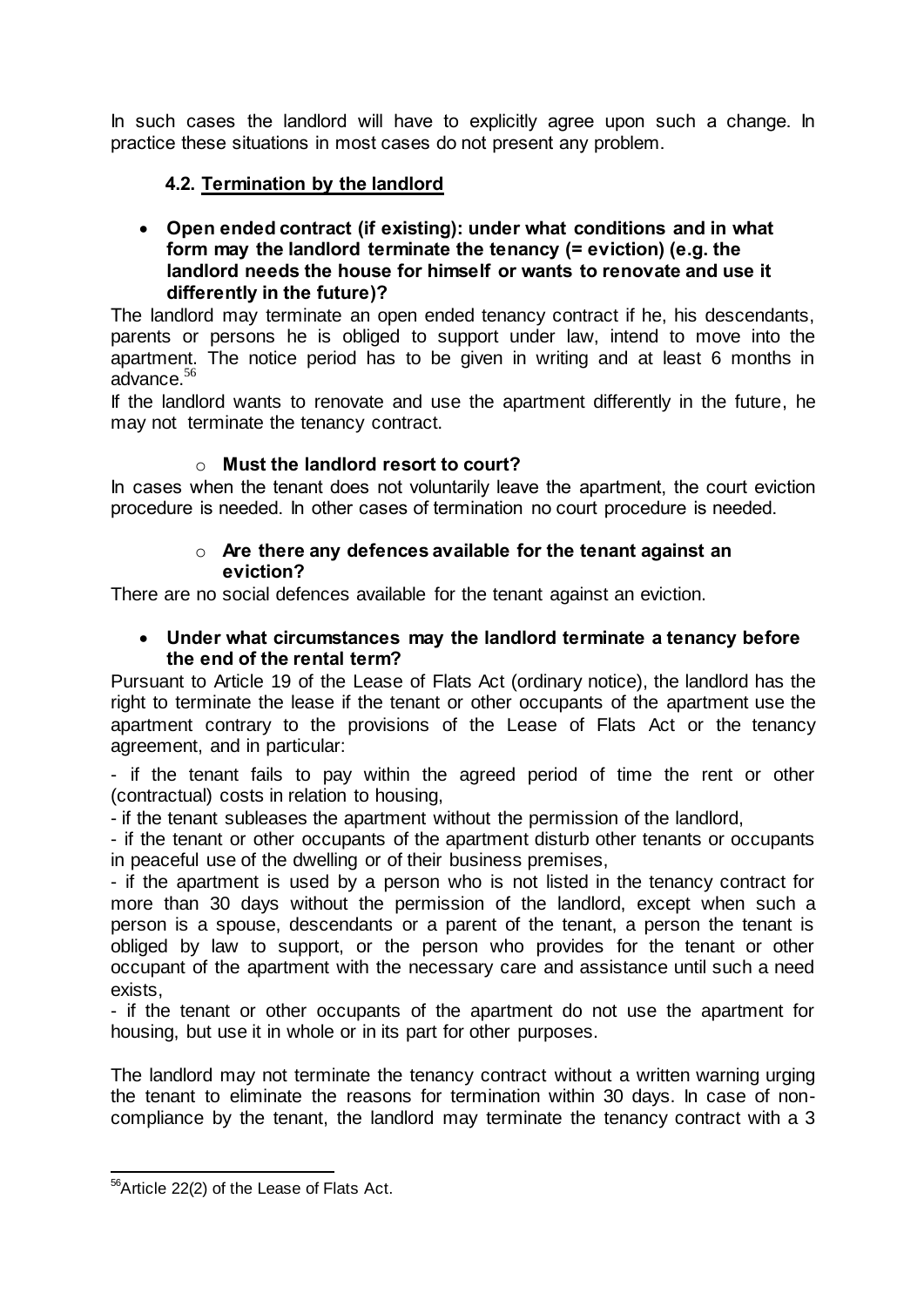months' notice period<sup>57</sup>. The notice has to be given in writing and has to include the explanation of the reasons for the termination. The notice has to be handed over directly to the tenant (who has to sign to confirm the receipt), or sent to the tenant with registered mail<sup>58</sup>. If the tenant refuses to accept the mail, the termination period starts on the day when the notice was sent<sup>59</sup>. The landlord however has the right to terminate the contract without any notice period if the tenant violates the contract or mandatory rules more than twice (third time no notice period is necessary).<sup>60</sup>

Pursuant to Article 20 of Lease of Flats Act, the landlord may cancel (extraordinary notice) the tenancy contract if:

- the tenant or other users cause damage to the common areas, appliances and parts of the dwelling and do not remedy such a damage within a 30 days period,

- the tenant modifies the apartment, common areas and facilities of the building without the prior written consent of the landlord.

In these two cases the landlord may cancel the tenancy contract in writing, with an explanation and with the eviction date which cannot be shorter than 15 days.

## o **Are there any defences available for the tenant in that case?**

The tenant may challenge the termination in a legal procedure before the Municipal court (court of first degree). Possible objections to the termination may include reasons such as:

- there is no legal or contractual reason on which the termination of the tenancy contract could be given
- the termination notice was not given in a legally or contractually prescribed manner
- the tenant did not receive the termination notice
- the termination notice did not include legally prescribed dead-line in which the tenant has to stop with the breach
- the landlord has not respected the legally or contractually prescribed notice period
- the tenant was not given a moving-out time period

## **What happens if the tenant does not leave after the regular end of the tenancy or does not hand in (all) the keys of the dwelling?**

If the tenant does not vacate the apartment within the notice period, or within the time specified by the landlord in cases of Article 20 of Lease of Flats Act, the landlord may file a claim for eviction of the tenant before the competent court. The procedure is urgent, which means it has priority<sup>61</sup>. After the decision of the court the tenant can be forcibly evicted in accordance with the rules of Execution Act.

## **4.3. Return of the deposit**

#### **Within what timeframe and under what conditions does the landlord have to return the tenant's security deposit?**

When the tenant has paid all the rents and expenses he owes and returned the apartment in normal condition to the landlord, the landlord has a legal obligation to

 $\overline{a}$ <sup>57</sup>Article 22(2) of the Lease of Flats Act.

 $58$ Article 19(2) of the Lease of Flats Act.

 $59$ Article 22(3) of the Lease of Flats Act.

 $^{60}$ Article 19 (3) of the Lease of Flats Act.

 $61$ Article 22 (4 and 5) of the Lease of Flats Act.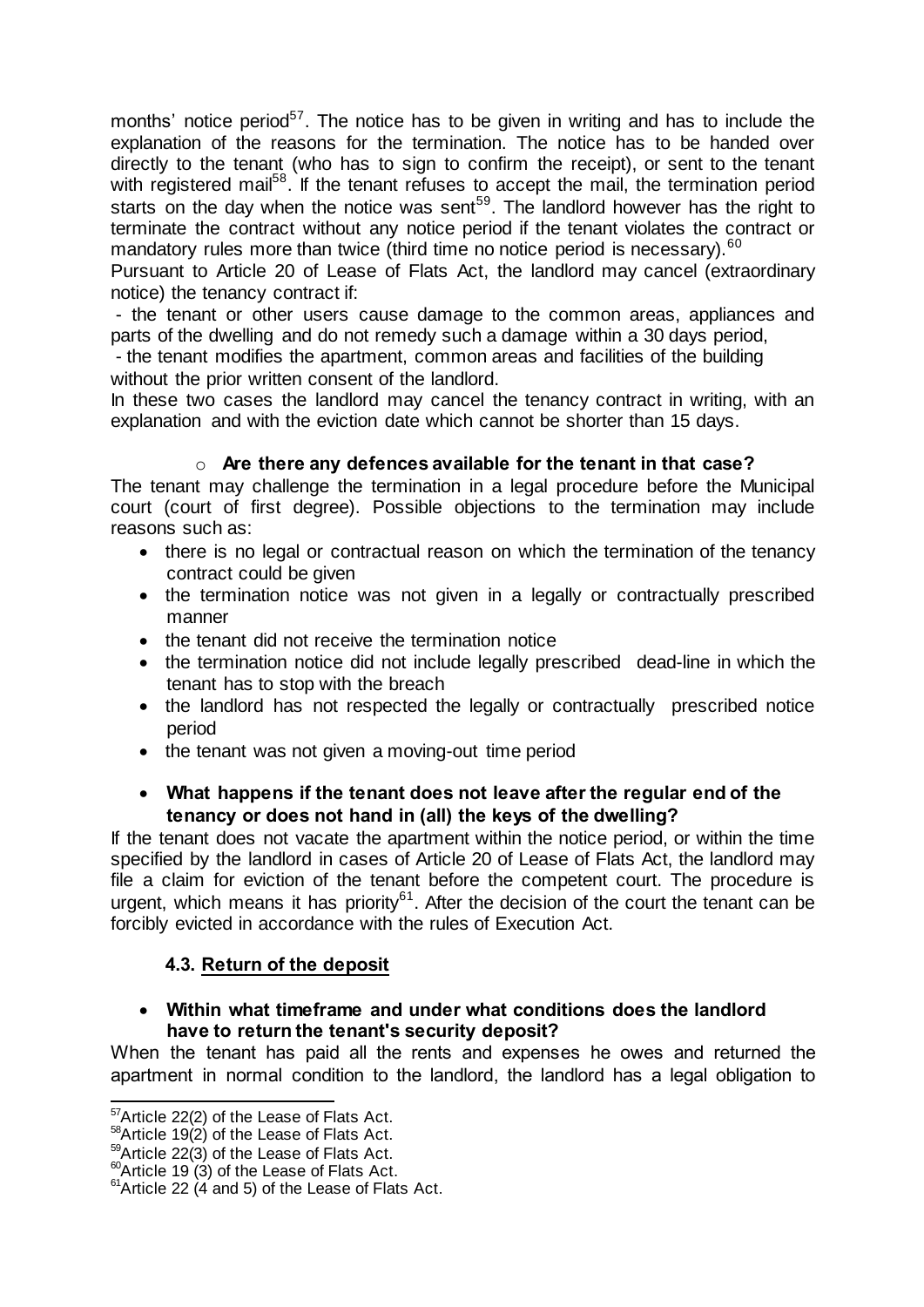return the tenant's security deposit.

#### **What deductions can the landlord make from the security deposit?** o **In the case of a furnished dwelling: may the landlord make a deduction for damages due to the ordinary use of furniture?**

The tenant is not liable for fair wear and tear of the apartment resulting from its regular use or for any damages attributable to its ageing<sup>62</sup>. Normal wear and tear of the furniture is a form of damage to the leased apartment which is borne by the landlord. The landlord may therefore not deduct from the security deposit.

## **4.4. Adjudicating a dispute**

## **In what forum are tenancy cases typically adjudicated?**

o **Are there specialized courts for adjudication of tenancy disputes?**  No specialized courts for adjudication of tenancy disputes exit in Croatia.

#### o **Is an accelerated form of procedure used for the adjudication of tenancy cases?**

In cases of tenancy disputes (under the Lease of Flats Act) an accelerated form of court procedure is used. However in practice this still means that the procedures can take up to few months to be solved.

#### o **Is conciliation, mediation or some other form of alternative dispute resolution available or even compulsory?**

Alternative dispute resolutions are not available for cases of tenancy disputes .

## **5. Additional information**

#### **How does a prospective tenant proceed in order to get social or subsidized housing (e.g. dwellings offered by housing associations, municipalities, public bodies etc.) or housing allowances?**

Social housing possibilities are very scarce in Croatia. National programme of social rental housing does not exist. This problem is left to the local authorities. Local municipalities or Regions pass two sets of Rules in accordance with which Tenders on allocation of social housing and Rules guiding such future tenancies are made. A prospective tenant has to directly apply to Tenders by Local municipalities or Regions in order to be eligible for social housing. In accordance with the needs of future tenants, the priority list is made.

In extreme cases, such as homelessness, local Social care units have a right to directly contact Towns or Municipalities to arrange prioritized social housing (without applying to Tenders).

Housing allowance is a part of the social care system and is the responsibility of local authorities. Local and regional authorities subsidise the costs of heating. On the state level, the housing allowance system is in the competence of Ministry of Social Welfare Policy and Youth (*[Ministarstvo socijalne politike i mladih](http://www.vlada.hr/hr/adresar_i_linkovi/ministarstva/ministarstvo_socijalne_politike_i_mladih)*). To apply for housing allowance (state and local), the applicant has to fulfil a form at the local Social care unit.

<sup>-</sup> $62$ Article 566(2) of the Civil Obligations Act.